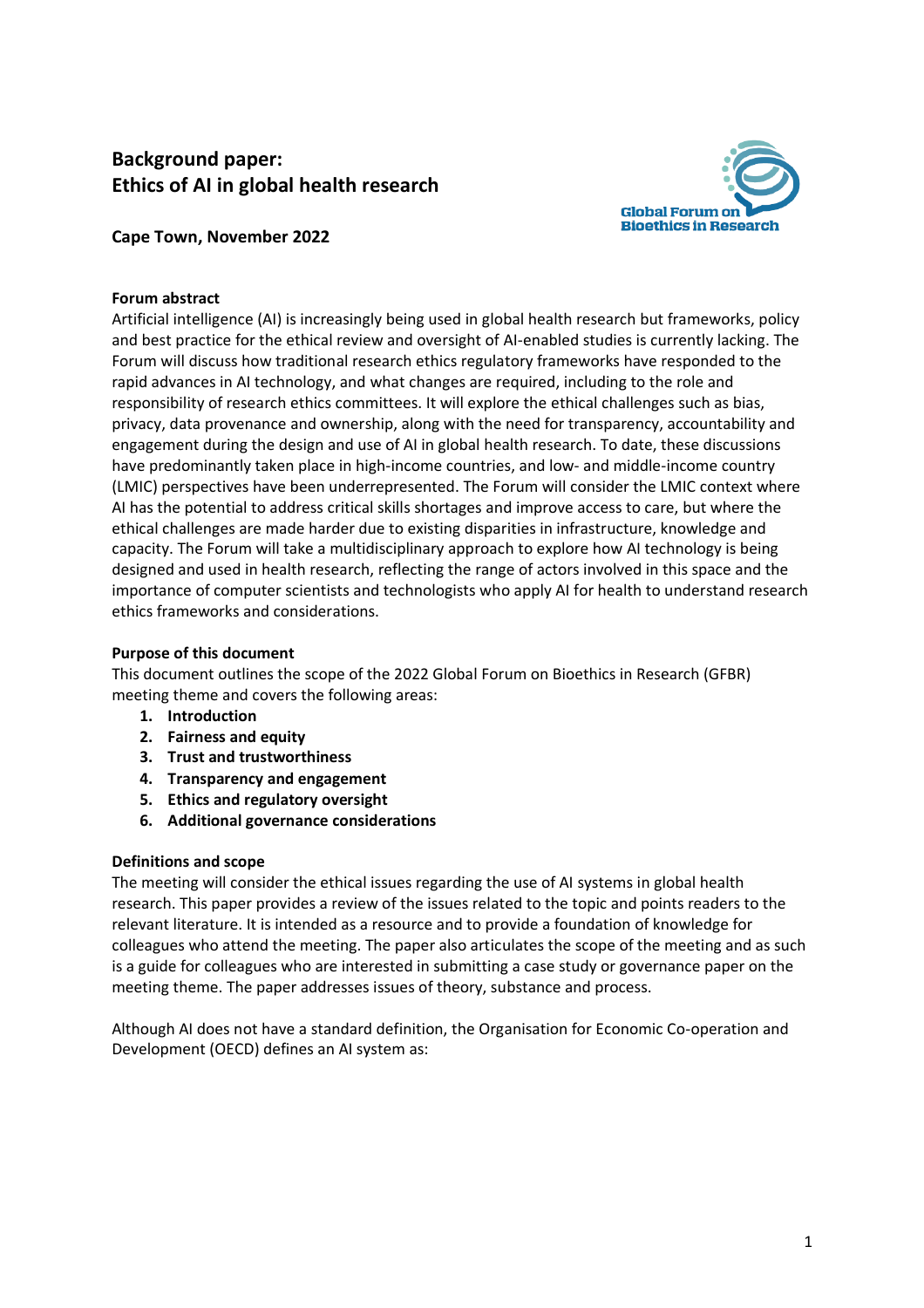"a machine-based system that can, for a given set of human-defined objectives, make predictions, recommendations, or decisions influencing real or virtual environments. AI systems are designed to operate with varying levels of autonomy"<sup>1</sup>.

'AI systems' means any AI-based component, software and/or hardware, understanding that AI systems are usually embedded as components of larger systems, rather than being stand-alone systems<sup>2</sup>. An AI system can process far greater quantities of data with which to assess patterns and correlations on a broader scale than would otherwise be possible. Insights from AI can (in theory) support more accurate decision-making by humans, and some systems can act on the insights without human intervention. AI systems can be powered by a number of different techniques, for example, machine learning, deep learning and artificial neural networks. Systems can be either autonomous or semi-autonomous. For the purpose of this paper we refer to 'AI systems' without necessarily specifying the underlying technique.

The AI lifecycle includes a number of steps and a range of actors, including:

- Data collectors and processors
- AI model developers
- AI system deployers
- End-users and stakeholders.

Scientific research has traditionally taken place in academia, driven by the quest for knowledge that is replicable and reliable. However, to date, most research on AI for health care has been driven by private industry with commercial objectives and who's research is not necessarily within the purview of human subject research requirements. Public-private partnerships are also common in this field, for example, where academic research is monetised in the process of transforming research results into a practical AI tool. Whereas strict governance regimes are in place for the multistage testing and validation of commercially developed drugs, these requirements are largely lacking for the commercial development of AI technology for health. Given the prevalence of commercial interests in this space, the Forum scope includes global health research by private industry and public-private partnerships.

Possible uses of AI systems in health research include<sup>3</sup>:

- **Basic research** e.g. drug discovery, protein folding predictions, use in genomics, vaccine development
- **Clinical research** e.g. to develop AI-based tools for screening and triage, diagnosis, prognosis, decision-support and treatment recommendation, and to manage clinical trial design and conduct, for example pre-screening and identifying suitable patients and analysing trial data in real-time
- **Public health research** e.g. AI-based tools to monitor and predict the spread of an epidemic or monitoring and assessing population health, and targeting public health interventions
- **Health systems research** e.g. to assess and refine delivery and access to health services.

For each of these health research purposes, AI could have the role of an:

<sup>1</sup> OECD/LEGAL/0449 (2019) [Recommendation of the Council on Artificial Intelligence.](https://legalinstruments.oecd.org/en/instruments/OECD-LEGAL-0449) Though some have cautioned against describing AI systems as 'autonomous'. See: Priest, C. (2021[\) Humans and AI: Should we describe AI as autonomous?](https://www.datarobot.com/blog/humans-and-ai-should-we-describe-ai-as-autonomous/) Data Robot Blog and Totschnig, W. (2020) [Fully Autonomous AI.](https://link.springer.com/article/10.1007/s11948-020-00243-z) *Sci Eng Ethics* 26:2473–2485

<sup>&</sup>lt;sup>2</sup> For a comprehensive account of the AI techniques and sub-disciplines that are currently used to build AI systems see: The European Commission's High-Level Expert Group on Artificial Intelligence (2018) [A definition of AI: main capabilities and scientific disciplines](https://ec.europa.eu/futurium/en/system/files/ged/ai_hleg_definition_of_ai_18_december_1.pdf) <sup>3</sup> Use of AI across these different fields of research varies. For example, it is currently more commonly applied in basic research, in comparison to clinical research.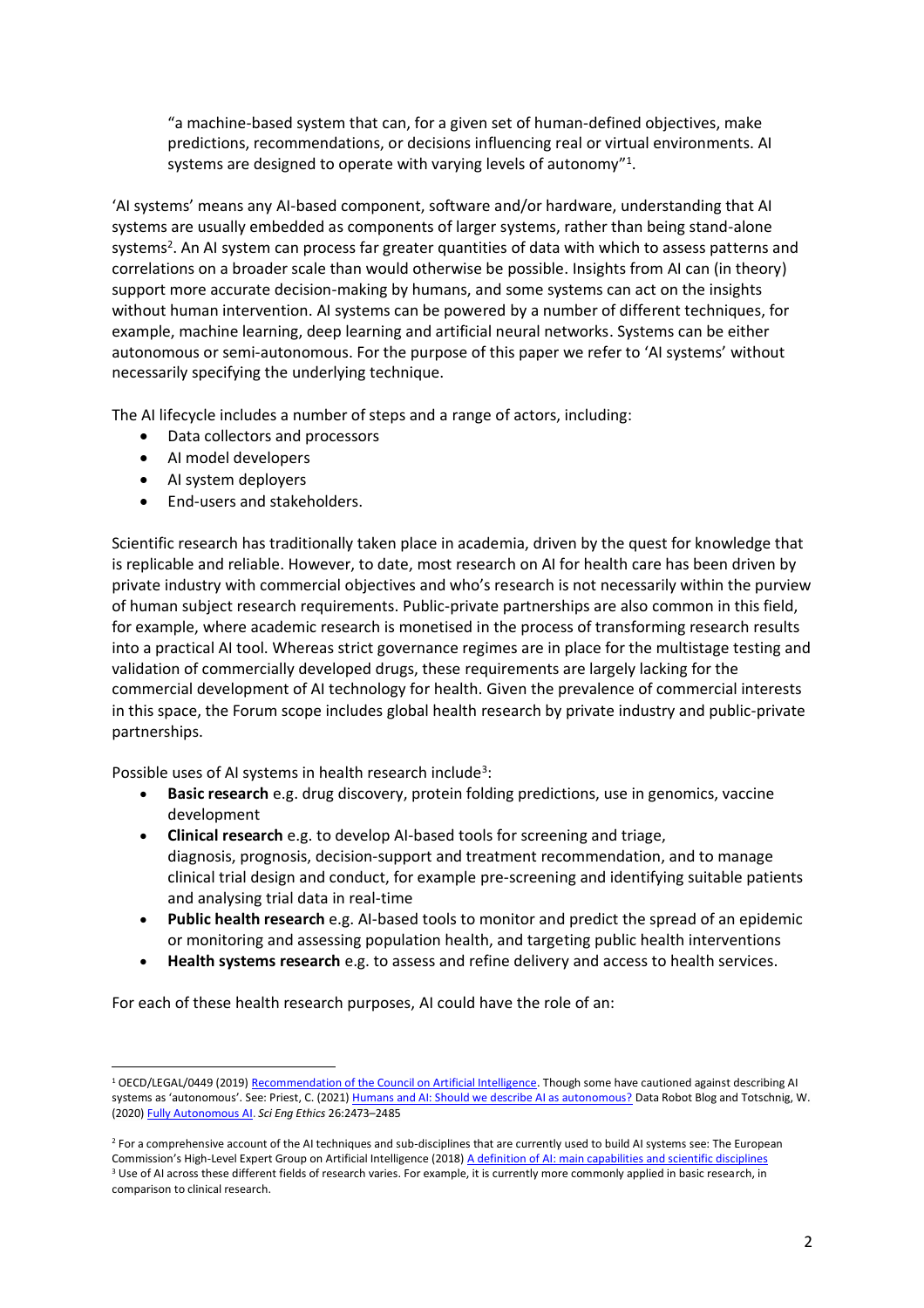- "**algorithm for discovery**" (e.g. being used as a method to generate hypotheses or answer research questions such as discovering associations in population health data that reveal a new disease group or discovering potential drug candidates) or
- "**algorithm for intervention**" (e.g. being used as a component of an intervention, the impact of which is being examined in a particular setting such as a clinical screening tool which generates an output for human consideration and action).

Despite these different uses and roles, AI systems are grouped for the purpose of this paper because they share a number of ethical issues regarding data provenance and ownership, privacy and security, the potential for biases, the need for transparency, accountability and engagement and questions about whether current governance structures are fit for purpose. The nature and scale of these ethical and governance issues will depend on the specific health research use and context. The upcoming GFBR meeting will provide an opportunity for stakeholders (e.g. bioethicists, researchers, computer scientists, funders, policy-makers, advisory board members) to engage in rigorous critical assessment of these ethical issues through discussion of real-life LMIC global health research case studies.

This paper is being published with [the call for applications](https://www.gfbr.global/news/gfbr-2022-call-for-applications-now-open) for participants to attend the Forum. GFBR is seeking three types of participants for the meeting<sup>4</sup>:

- **1. Case study presenters** will present their research experiences and the ethical issues that have emerged regarding the use of AI in health research in LMIC settings
- **2. Governance paper presenters** will present on topics such as regulation, policies, guidance, tools and issues associated with ethics and other review mechanisms
- **3. Participants** will attend the meeting and actively take part in plenary and small group discussions and networking opportunities.

# **Case studies**

The GFBR organisers are looking for interesting and important cases that are relevant to the theme. The cases could demonstrate the **development of good practice; highlight ethical challenges; demonstrate situations in which ethical practice failed; or present unresolved questions** for the global community. The organisers encourage cases that address research ethics oversight and cases that address past GFBR topics<sup>5</sup>. However, the actual topics considered at the meeting will be defined by the case studies that are submitted. In this way, GFBR aims to be responsive to applicants and the issues that they consider most important.

Case studies should focus on the ethical issues that **result from the use of an AI system in global health research**. Case studies on research that happens to use an AI system but the ethical issues which relate to an aspect of the study that are not explicitly tied to the use of AI are not in scope. For example, a case about the large scale and variety of health data required to train an AI system, which may increase privacy and security concerns, would be a stronger case than one that discusses data sharing issues that are more common to other types of non-AI research.

The scope includes case studies that e.g.:

- **•** Focus on issues around conducting health research in LMICs<sup>6</sup>.
- Are from **any stakeholder perspective**, including ethicists, policy-makers, researchers, clinicians, computer scientists, and healthcare workers.

<sup>&</sup>lt;sup>4</sup> See th[e call for applications](https://www.gfbr.global/news/gfbr-2022-call-for-applications-now-open/) for details on how to apply and the requirements for each type of participant.

<sup>5</sup> For example, mental health research, genomics, research during epidemics, novel trial designs (e.g. adaptive trials). For the full list of past topics see: www.gfbr.global/past-meetings.

<sup>&</sup>lt;sup>6</sup> However, we do not want to exclude case studies from high-income countries if there could be valuable lessons to learn, and some parallel or relevant ethical considerations. If your case study relates to a high-income country please use the commentary section to drawout the relevance for research in LMICs.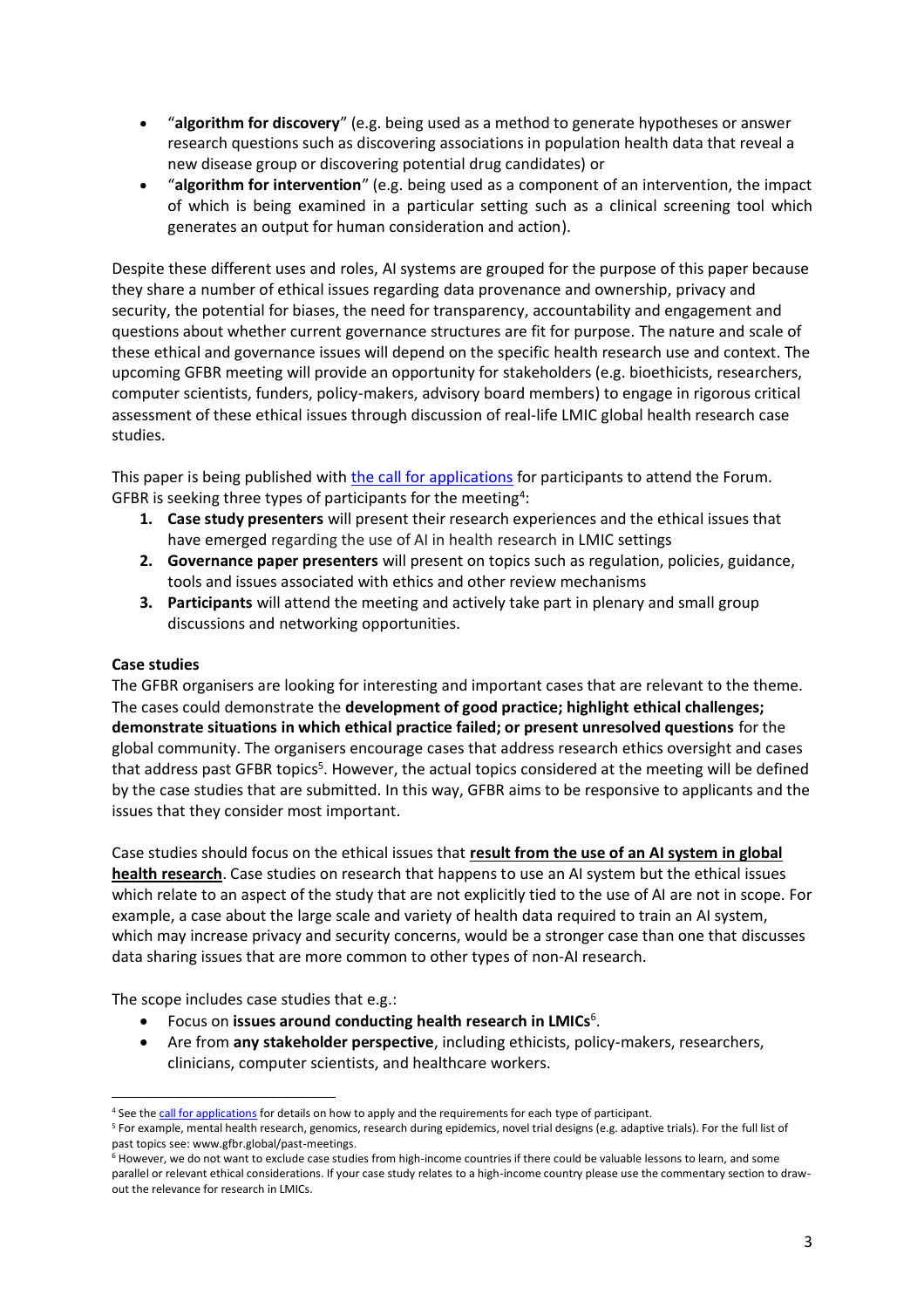- Are from **any organisational perspective** e.g. academic, technology companies, government, non-governmental organisation (NGOs) and public-private partnerships.
- Address the **ethical issues associated with the lifecycle of developing, validating and using an AI system in the health research context**. This could include:
	- o Model development:
		- Collecting and processing data on which to train the AI algorithm
		- Designing and developing the algorithm
		- Training the algorithm (e.g. using a 'test set' and 'tuning set' of data)
	- o Model validation:
		- Using an internal or external test set to validate the algorithm
	- o Model use in health research. For example:
		- Assessing the impact of an "algorithm for intervention" e.g. a prospective observational trial or an interventional clinical trial to evaluate an AI-based clinical tool in a clinical setting, which could include an assessment of how use of the algorithm may change the outcome for the patient, the behaviour of physicians or the patient/ physician relationship.
		- Using a validated "**algorithm for discovery**" in research e.g. to generate hypotheses or answer research questions using population health data.
- In addition, GFBR is open to case studies of research on AI to develop systems with health applications e.g. projects that may be framed as data or computer science developed by technology companies and which are not necessarily characterised as 'health research' or subject to research governance requirements.

# **Governance papers**

The scope includes governance papers that e.g.:

- Focus on **institutional, national, regional or international regulation, guidelines, policy, principles or codes of practice**. The paper should speak specifically to the relevance and impact of these document(s) on AI in health research.
- Present **issues and initiatives associated with research ethics review** (e.g. research ethics frameworks and procedures, components of the review, role and skills of RECs) or **technology review, privacy review**, etc. that may take place in parallel to the REC review process.
- Discuss other **governance bodies, mechanisms or tools** (e.g. advisory councils or committees, impact assessments, data sharing or data use policies, research reporting standards).

The governance paper can be either:

- **Practical** (e.g. discuss gaps in national regulation or issues with research ethics review processes and propose a practical solution such as a new tool or mechanism) or
- **Theoretical** (e.g. draw on good theory about public-private partnerships in AI health research).

#### **Key themes and questions**

We indicate below some examples of issues considered important by the organisers. These are not exhaustive and are intended only as examples. Case studies and governance papers should focus on research in LMICs, though examples from high-income countries (HIC) will be considered if they show relevance to LMIC settings. Case study and governance papers could address (but are not limited to) one or more of the following questions. Where the questions refer to a 'researcher' this includes academic, commercial and government sector and includes those who develop AI systems and those who validate and use them in health research.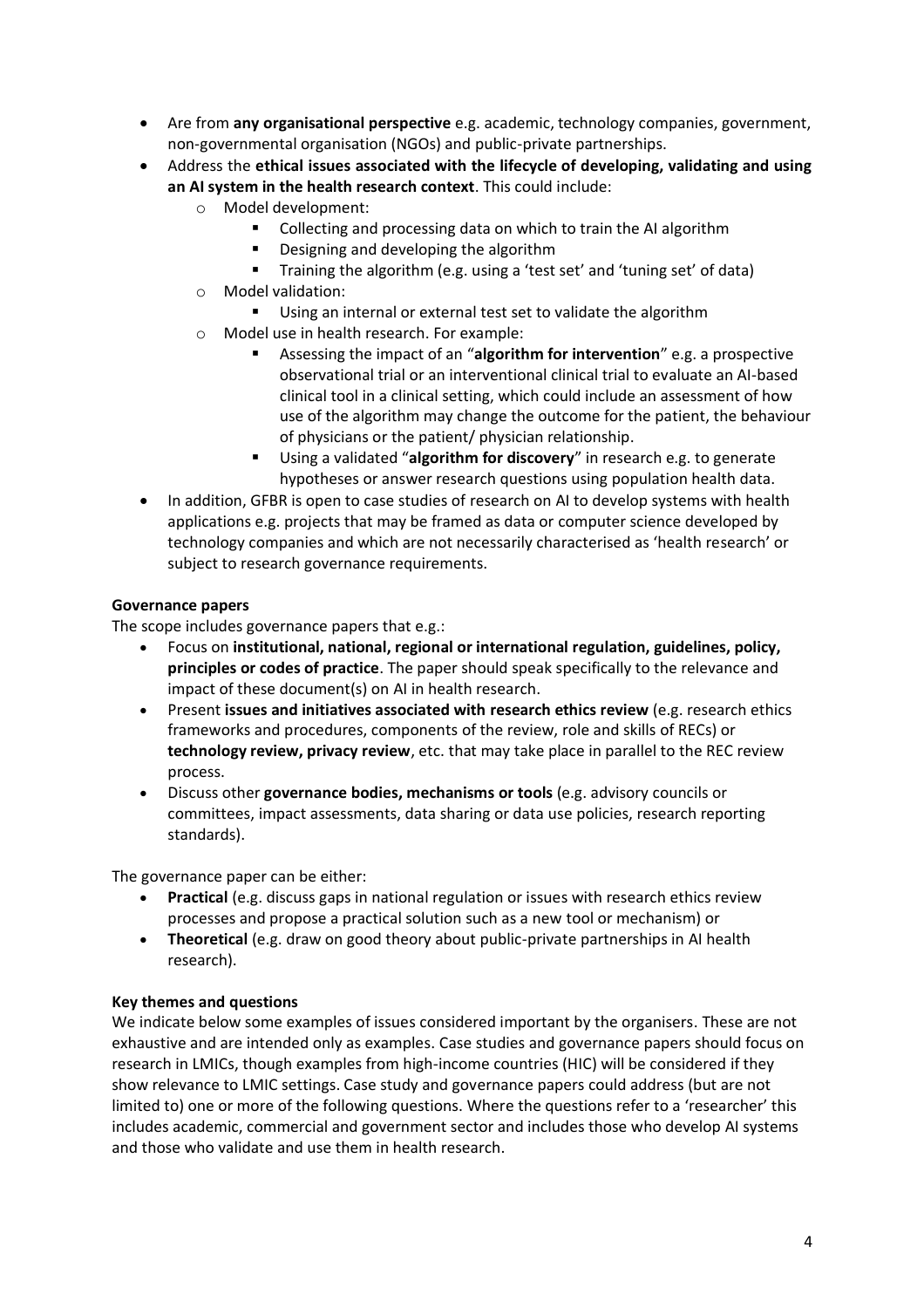# **Fairness and equity**

- What processes, tools and checks are available to researchers to mitigate and identify data and algorithm bias? Who should be involved in assessing bias and issues of equity during the development and use of AI systems in health research?
- What challenges are faced by researchers in LMICs in developing and managing equitable international collaborations in the field of AI-based health research (with both public and private organisations)? What solutions have been proposed?
- How can ethics and the social sciences be embedded to inform the technical design and development of AI for health research and to mitigate potential unforeseen risks? Are there examples of best practices?
- What opportunities or initiatives are there for increasing the collective leverage of LMICs on data ownership to enhance greater access to training data for AI and to stimulate locally and globally driven AI health research (e.g. shared data platforms, algorithm registers)?
- How can inclusion be promoted during the development and use of AI for health research and what could this look like (e.g. at the level of including a range of different stakeholders and/ or different cultures and perspectives and through training in the ethics of AI health research in LMICs)?

# **Trust and trustworthiness**

- To what extent do current practices for using AI in health research which were largely developed in HICs – resonate with the culture and values of stakeholders in LMICs (e.g. with respect to how personhood and privacy are conceived)?
- How can relevant values and perspectives in specific LMIC settings be identified and incorporated to foster and ensure ethical design of AI and the prioritisation of research that is most relevant to those settings?
- Are there unique features of AI health research that demand new approaches to consent, privacy and security (e.g. auditable e-consent or broad consent processes)? What new approaches have been used and what issues can weaken these approaches (e.g. power imbalances between data collectors and those who provide data)?
- How do design issues for e-consent for AI-enabled research impact the role of consent as a safeguard of autonomy? Are there examples of successful designs?

#### **Transparency and engagement**

- How does the use of AI in different research settings influence or change the way researchers should think about doing engagement and what practical approaches have been proposed or tested (e.g. basic research vs clinical research vs population research)?
- Who should be engaged during health research that uses an AI system (e.g. representatives from marginalized groups, local patient populations, communities more broadly etc.). When should they be engaged, how and for what purpose (e.g. for setting priority topics to explore, to inform the design of the algorithm and research, to help identify and mitigate unforeseen risks etc.)?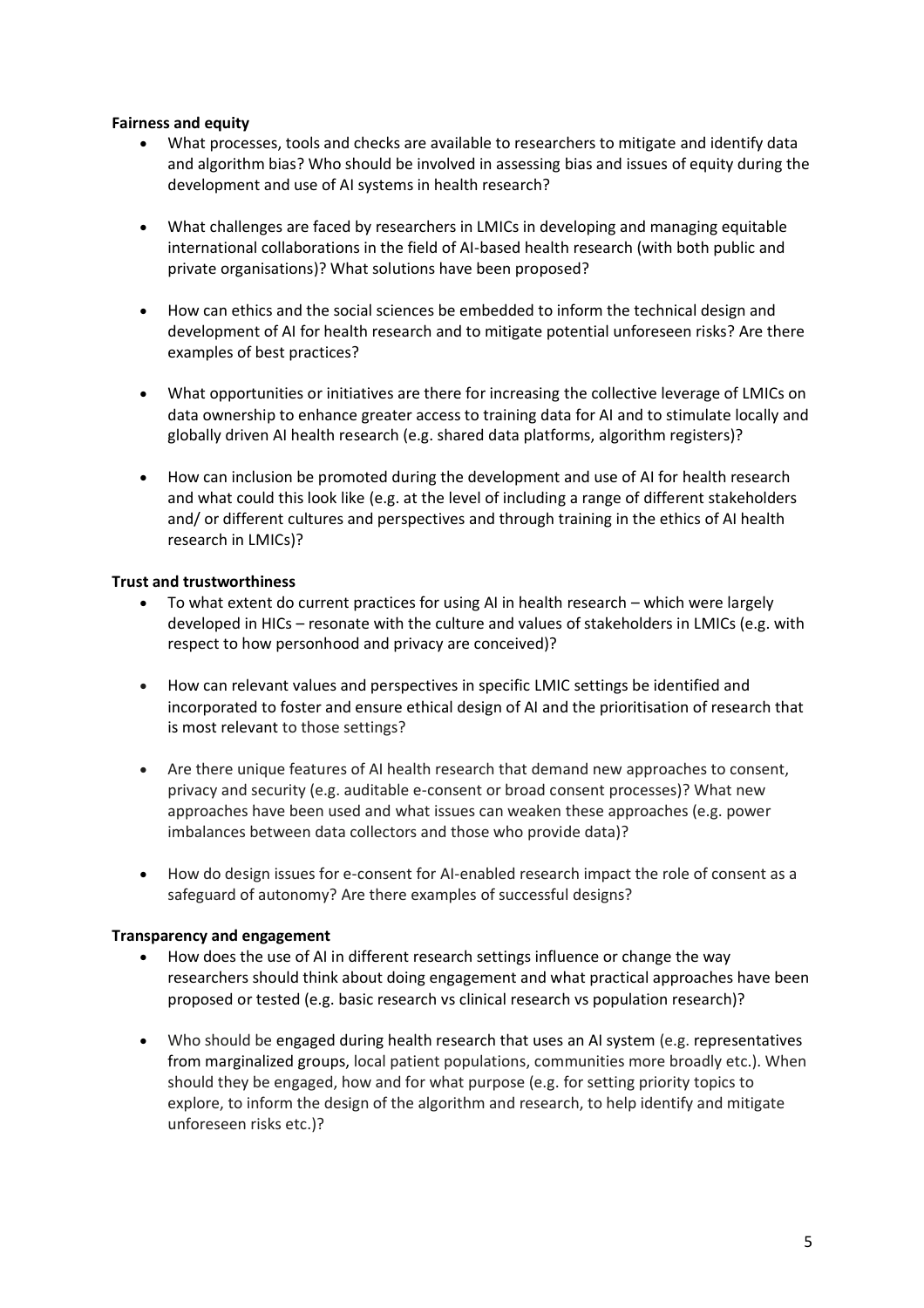- What tools and criteria are being used to assess the impact of AI algorithms (e.g. on equity, privacy, human rights and safety)? Should assessment and certification take place during the research process, after deployment or some combination of both, and which stakeholders should be involved?
- To what extent does use of the tool (e.g. an algorithm impact assessment) exhaust a researcher's ethical responsibility? If not, what else is required?
- What are the roles and responsibilities of stakeholders (e.g. researchers, funders, policymakers, private industry, journals etc.) in facilitating ethical and equitable development and transparent reporting of AI-based health research? Are there examples of best practice?

#### **Ethics oversight**

- What are current practices in ethical review of AI research and ensuring their ethical conduct within and across countries and settings?
- Specifically, what challenges have RECs faced when reviewing AI-based health research protocols and how were these challenges overcome (e.g. aspects of consent, risk/benefit assessment, privacy concerns, complexity of algorithms etc.)?
- How should traditional research ethics regulatory frameworks be adapted to respond to AIbased health research? (e.g. Should ethics review extend beyond the initial phase and also address other parts of the AI lifecycle? Is new guidance required to re-define the scope of REC review, extending it from the traditional protection of individual interest to also consider and balance societal benefits and risks?)
- How should traditional research ethics procedures be adapted to respond to AI-based health research? (e.g. Should algorithmic impact assessments or other reporting metrics be part of the ethics review process or parallel complementary reviews? In what ways can RECs acquire the necessary expertise to review AI health research – training, expert input etc?)

#### **Governance**

- What are the current governance structures and processes to support AI-based health research? Are they sufficient or are other governance mechanisms required?
- Which models do different countries use to govern AI-based health research (e.g. selfregulation, regulation, guidance). Does this depend on the type of health research application?
- How can ethical principles be implemented in practice and what methods, processes, and frameworks can be used or are needed for researchers who use AI to better understand and operationalise ethics within their own research?
- What is required for market authorisation of a new AI-based application and to what extent does this align (or not) with research ethics review requirements?

# **1. Introduction**

Interest in AI has grown enormously in recent years given its potential as an enabling tool with applications in all aspects of life (e.g. healthcare, banking, agriculture, social media). In the field of health, new AI technology has the potential to improve diagnosis, treatment, drug development,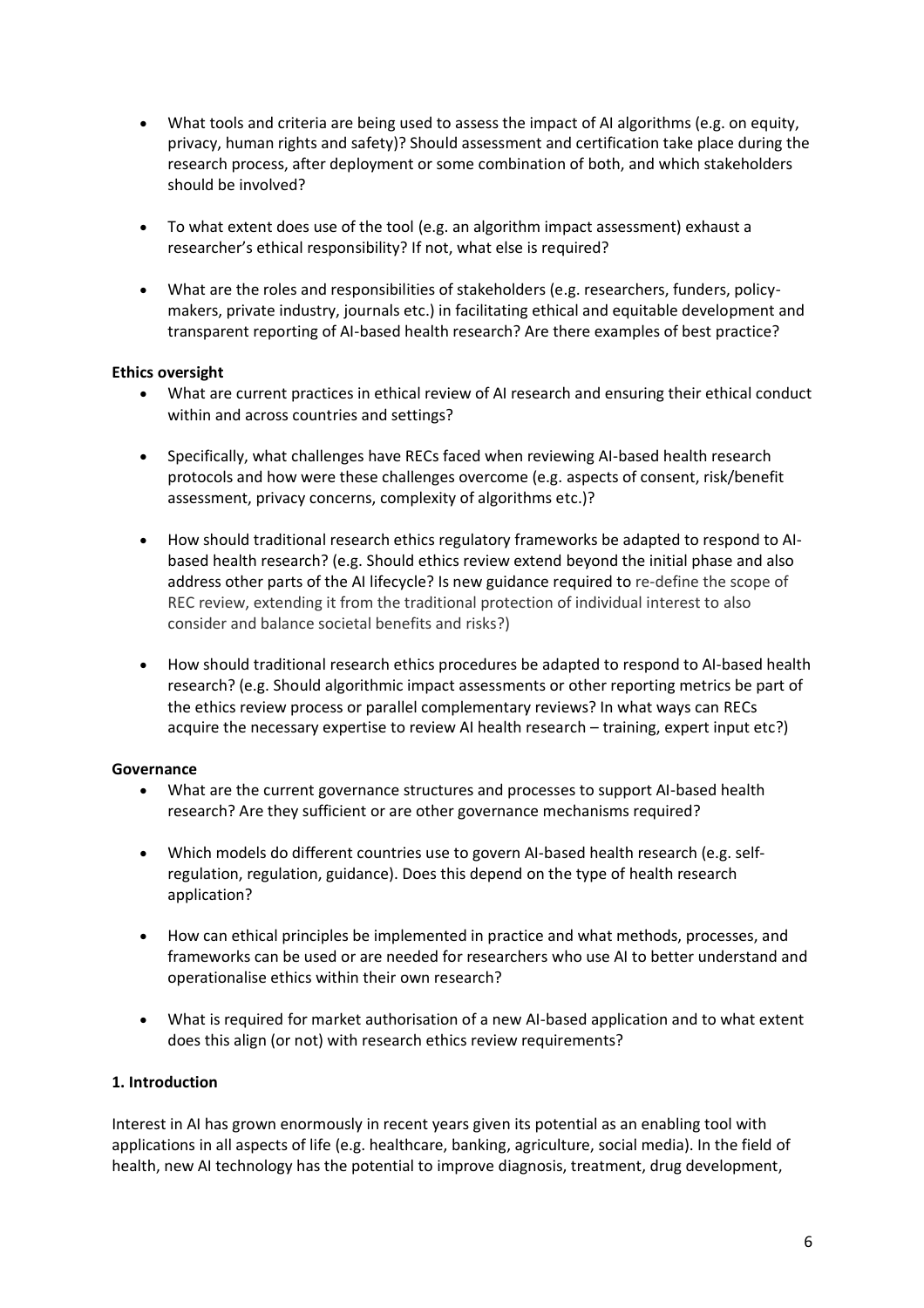health systems and public health functions. Several global initiatives have addressed the opportunities of AI in the health sphere, and recognised the development, use and governance challenges:

- The **World Health Organization** (WHO) has highlighted the importance of digital technologies to help increase universal access to affordable person- and community-centred care and services<sup>7</sup>. Its 2021 guidance on *Ethics & Governance of Artificial Intelligence for Health* identifies the ethical challenges and risks with the use of AI for health. The guidance provides six consensus principles to ensure AI works to the public benefit of all countries and contains a set of recommendations for the governance of Al<sup>8</sup>.
- The **World Economic Forum** initiative on AI is broad in scope<sup>9</sup>, and includes health projects e.g. supporting the development of new data laws and a national AI policy in Rwanda to underpin the use of AI tools to improve healthcare<sup>10</sup> and publishing a framework on the use of ChatBots in healthcare<sup>11</sup>.
- The **OECD** works to support governments by measuring and analysing the economic and social impacts of AI technologies and applications, and engaging with stakeholders to identify good practices for public policy<sup>12</sup>. It has published papers on 'Laying the foundations for AI in health'<sup>13</sup> and 'Trustworthy AI in health'<sup>14</sup>.

These initiatives, and others, specifically address – or at least are relevant to – health research. However, the picture is not straightforward given the diffuse nature of AI and because the speed of adoption has outpaced AI's governance producing several 'grey areas':

- **What counts as health research?** For example:
	- $\circ$  An AI system used by an academic to analyse the spread of a pandemic may be considered research but use of a similar AI system by government for the same purpose may be considered public health monitoring
	- o The distinction between 'evaluating' or 'piloting' a new AI system, and conducting research into how the AI system works
	- o Using user-derived data from social media to train an AI algorithm and develop a health-related app.
- **In turn, what then is required in terms of governance?** For example:
	- $\circ$  Some AI development may be characterised as computer science which traditionally has not been subject to research governance requirements or considered human subject research thereby requiring research ethics review
	- $\circ$  Regulation in some countries may apply to publicly funded health research only and not to AI systems developed by technology companies. Product research carried out by technology companies has, historically, not had to follow the same rules to protect research participants (e.g. requirements for REC review).

While there has been an escalation of AI research in recent years it has been compromised by ethical challenges (e.g. relating to privacy, bias, accountability and governance). The field has also been complicated by the number and types of actors involved in the AI lifecycle and the different cultures they bring. Where once health research was performed primarily by academic researchers,

- <sup>8</sup> World Health Organization (2021) [Ethics and governance of artificial intelligence for health: WHO guidance](https://www.who.int/publications/i/item/9789240029200)
- <sup>9</sup> World Economic Forum [Artificial Intelligence](https://www.weforum.org/topics/artificial-intelligence-and-robotics) website

<sup>11</sup> World Economic Forum (2021[\) Chatbots RESET framework pilot projects: Using chatbots in healthcare](https://www.weforum.org/reports/chatbots-reset-framework-pilot-projects-using-chatbots-in-healthcare)

<sup>7</sup> World Health Organization (2017) Meeting report: Big data and artificial intelligence for achieving universal health coverage: an [international consultation on ethics](https://apps.who.int/iris/bitstream/handle/10665/275417/WHO-HMM-IER-REK-2018.2-eng.pdf?ua=1)

<sup>&</sup>lt;sup>10</sup> World Economic Forum (2022) [How Rwanda's vision for data and AI is revolutionizing its services and healthcare system](https://www.weforum.org/impact/data-access-to-healthcare-in-rwanda/)

<sup>12</sup> OEC[D Artificial intelligence](https://www.oecd.org/digital/artificial-intelligence/) website

<sup>13</sup> Hashiguchi, T.C.O., Slawomirski, L. & Oderkirk, J. (2021) [Laying the foundations for artificial intelligence in health.](https://www.oecd-ilibrary.org/social-issues-migration-health/laying-the-foundations-for-artificial-intelligence-in-health_3f62817d-en) *OECD Health Working Papers*, No. 128, OECD Publishing, Paris

<sup>&</sup>lt;sup>14</sup> OECD (2020) [Trustworthy AI in health,](https://www.oecd.org/health/trustworthy-artificial-intelligence-in-health.pdf) Background paper for the G20 AI Dialogue, Digital Economy Task Force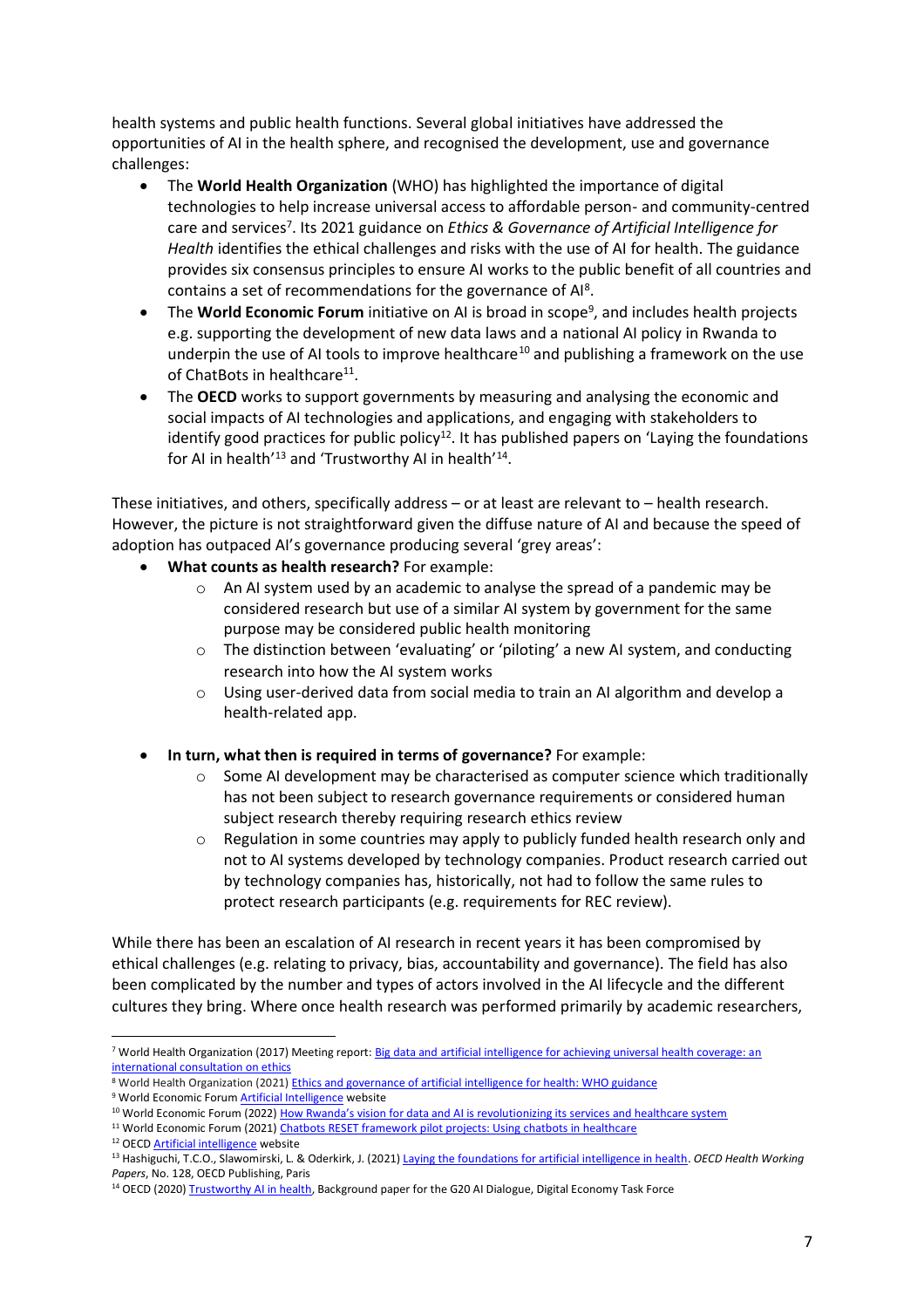the field of AI for health includes computer scientists, technology companies, start-ups and nonprofit organisations. The nature and scale of health data used in research has also changed with the advent of granular personal health-related data generated in people's daily lives.

# **Research ethics for AI systems intended for clinical use**

McCradden *et al*<sup>15</sup> discuss the current gap between the development of a robust algorithm and its clinically meaningful application, asserting this is "epistemic (methodological) and ethical, generated by a clash between the cultures of computer science and clinical science". They note that few prospective, controlled studies of clinical machine learning (ML)<sup>16</sup> models have been conducted and call for the responsible evaluation, validation, and clinical integration of clinical ML using sound research methods, as seen in other areas of clinical research. They propose a comprehensive research ethics framework that can apply to ML research across its development cycle, consisting of three stages:

- **Exploratory ML research**: hypothesis generation and model development utilising and comparing multiple computational techniques to explore retrospective data for models with potential clinical applicability
- **Silent period evaluation**: hypothesis testing and clinical validation using a prospective observational trial where outputs are not visible to the clinical team
- **Prospective clinical evaluation** using an observational, quasi-interventional, or interventional clinical trial.

According to McCradden *et al*., "this pathway can accommodate many research designs from observational to controlled trials, and the stages can apply individually to a variety of ML applications". The paper provides a detailed explanation of the framework and is essential reading for those interested in this year's GFBR theme.

# **AI in global health research**

AI systems have significant potential and importance in LMICs for health as a way of  $17, 18, 19$ :

- addressing critical medical skills and staff shortages e.g. by supporting task-shifting through the empowerment of nurses and community healthcare workers
- delivering services previously requiring scarce medical officers and improving access to services in remote areas e.g. using AI-powered tools such as mobile phone apps to reach people directly with targeted health campaigns
- getting more value out of available data and addressing gaps in representativeness of existing health data and research.

AI technology is more easily transferable to LMICs than, for example, technologies required for vaccine development or pharmaceutical development, meaning adoption in LMICs has the potential

<sup>15</sup> McCradden, M.D., Anderson J.A., Stephenson E.A. *et al*. (2022) [A research ethics framework for the clinical translation of healthcare](https://www.tandfonline.com/doi/pdf/10.1080/15265161.2021.2013977)  [machine learning.](https://www.tandfonline.com/doi/pdf/10.1080/15265161.2021.2013977) *The American Journal of Bioethics* 22(5):8-22

 $16$  We refer specifically to ML models to reflect the terminology used by McCradden et al.

<sup>&</sup>lt;sup>17</sup> Williams, D., Hornung, H., Nadimpalli, A. *et al.* (2021) Deep learning and its application for healthcare delivery in low and middle income [countries.](https://www.frontiersin.org/articles/10.3389/frai.2021.553987/full) *Front. Artif. Intell.* 4

<sup>18</sup> Parry, C.M. & Aneja, U. (2020) Chatham House research paper[: Artificial intelligence for healthcare: Insights from India](https://www.chathamhouse.org/2020/07/artificial-intelligence-healthcare-insights-india-0/2-ai-and-healthcare)

<sup>19</sup> Verma, A., Rao, K., Eluri, V., *et al*. (2020[\) Building a collaborative ecosystem for AI in healthcare in low and middle income economies.](https://www.atlanticcouncil.org/content-series/smart-partnerships/building-a-collaborative-ecosystem-for-ai-in-healthcare-in-low-and-middle-income-economies/)  Atlantic Council website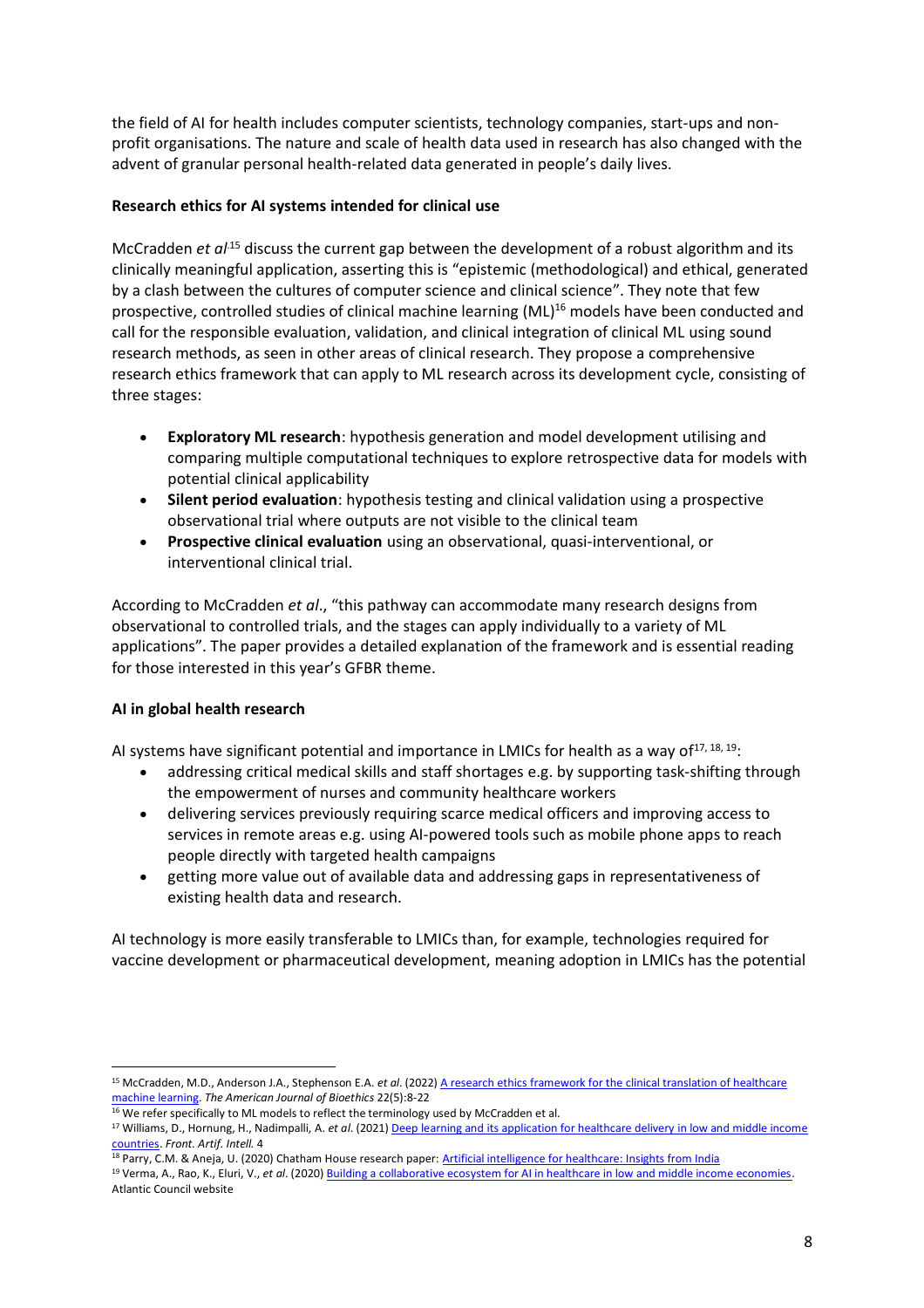to be quite fast<sup>20</sup>. Uptake is already being accelerated by technology companies in HICs setting-up, or partnering, with organisations in LMICs<sup>21</sup>.

However, health-focused AI systems have mostly been developed in HICs and as such there are few robust and contextualized evaluations that can guide informed decision-making in LMIC contexts<sup>22</sup>. This situation gives rise to several risks and challenges, including the risk of biased or defective results if the data used to train the algorithm is not representative or generalisable to the population on which it will be applied in the LMIC context<sup>23</sup>. In addition, technology will not be fit for purpose and could cause more problems, if local institutions and people are not upskilled with the AI knowledge<sup>24</sup> required for them to understand the AI system and its applicability and potential impact in their context. Further challenges for implementation of AI systems in LMICs – and HICs – remain, including potential algorithmic bias due to unrepresentative data even when local data is used, oversight, and capacity to audit systems locally.

The applicability of HIC-developed AI systems to LMICs may also be limited due to differences in culture that challenge the assumptions and the premise on which AI is built. For example, varying notions of personhood in different global contexts may influence opinions and approaches to privacy and data-sharing in AI health research. Indeed, the very nature of AI, built on a traditional Western view of personhood based on rationality, has been criticised as limited due to its lack of proper context and relationality, which put it at risk of perpetuating racial and gender biases<sup>25</sup>.

To date, the landscape of AI ethics guidelines has largely been occupied by Western countries which, it has been argued, denies the involvement of a fuller range of cultures, the variety of normative perspectives and, ultimately, the true complexity of ethical analysis<sup>26</sup>. Given that AI inherently interacts with its surroundings and the cultural, political and environmental context there is a need to understand how AI systems used in health research may impact or be accepted by society in various regions around the world<sup>27</sup>. And a contextualised approach to the ethics and governance challenges is needed to take account of different world views and philosophies<sup>28</sup>.

#### **2. Fairness and equity**

A number of practical challenges to implementing AI systems in LMICs may impact on their fair and equitable uptake and distribution (Box 1). The AI ethics literature often cites 'fairness' as a key principle. While there are variations in interpretation, it often relates to the need to avoid algorithmic bias in input data, modelling and algorithm design<sup>29</sup>.

<sup>&</sup>lt;sup>20</sup> Subject to the challenges listed in Box 1 below relating to power, internet, mobile technology infrastructure etc. all of which may perpetuate existing inequalities in access to such technologies and thus potentially to health outcomes

<sup>&</sup>lt;sup>21</sup> Dean, J. & Cisse M. (2018) Google [AI in Ghana.](https://blog.google/around-the-globe/google-africa/google-ai-ghana) Google Blog

<sup>&</sup>lt;sup>22</sup> Alami, H., Rivard, L., Lehoux, P. *et al.* (2020) Artificial intelligence in health care: laying the foundation for responsible, sustainable, and inclusive innovation in low- [and middle-income countries.](https://globalizationandhealth.biomedcentral.com/articles/10.1186/s12992-020-00584-1) *Global Health* 16

<sup>23</sup> Carrillo-Larco, R.M., Tudor Car, L., Pearson-Stuttard, J., *et al*. (2020) [Machine learning health-related applications in low-income and](https://www.ncbi.nlm.nih.gov/pmc/articles/PMC7223147/)  [middle-income countries: a scoping review protocol.](https://www.ncbi.nlm.nih.gov/pmc/articles/PMC7223147/) *BMJ open* 10(5)

<sup>&</sup>lt;sup>24</sup> OECD defined AI knowledge as '... the skills and resources, such as data, code, algorithms, models, research, know-how, training programmes, governance, processes and best practices, required to understand and participate in the AI system lifecycle'

<sup>&</sup>lt;sup>25</sup> Mhlambi, S. (2020) Carr Center Discussion Paper: From rationality to relationality: Ubuntu as an ethical & human rights framework for [artificial intelligence governance.](https://carrcenter.hks.harvard.edu/files/cchr/files/ccdp_2020-009_sabelo_b.pdf) 

<sup>&</sup>lt;sup>26</sup> Goffi, E.R. (2021[\) The importance of cultural diversity in AI ethics.](https://www.institutsapiens.fr/the-importance-of-cultural-diversity-in-ai-ethics/) Institut Sapiens website

<sup>&</sup>lt;sup>27</sup> [Responsible AI network Africa.](https://ieai.mcts.tum.de/responsible-ai-in-africa-network/) Institute for Ethics in Artificial Intelligence website

<sup>&</sup>lt;sup>28</sup> Mhlambi, S. (2020) Carr Center Discussion Paper: From rationality to relationality: Ubuntu as an ethical & human rights framework for [artificial intelligence governance](https://carrcenter.hks.harvard.edu/publications/rationality-relationality-ubuntu-ethical-and-human-rights-framework-artificial)

<sup>29</sup> González-Esteban, E. & Calvo, P. (2022) Ethically governing artificial [intelligence in the field of scientific research and innovation.](https://www.sciencedirect.com/science/article/pii/S2405844022002341) *Heliyon* 8(2)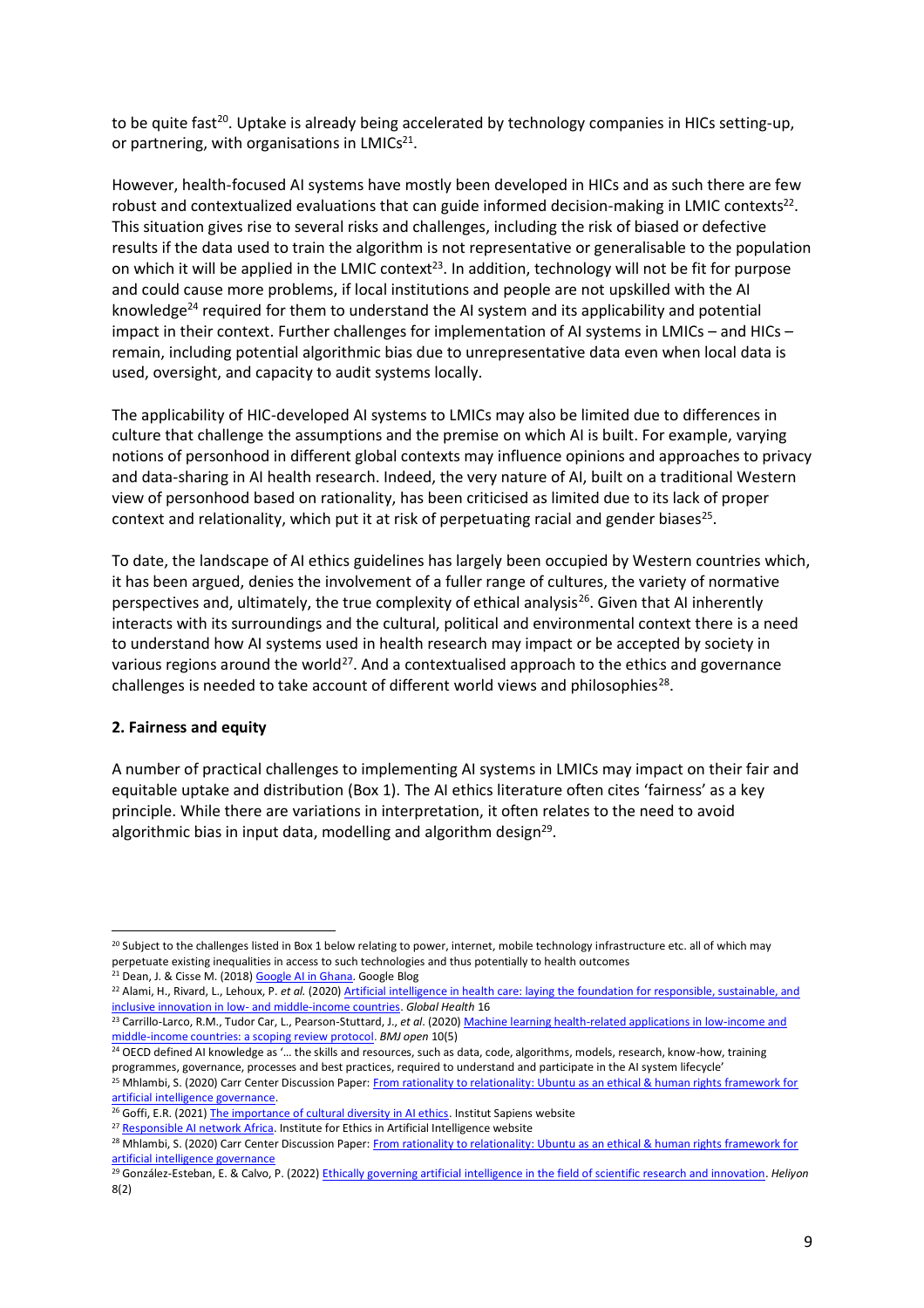#### **Box 1: Challenges to implementing AI in LMICs**

Data, infrastructure and hardware:

- Availability, accessibility and quality of data
- Access to reliable and affordable internet
- Lack of access to sufficient computing power
- Digital inclusion and connectivity: device access, ownership and capability
- Unreliable power infrastructure

Human capital, funding and other constraints:

- Human capital, education and skills
- Lack of investment
- Poor transferability
- Automation and the risk of job losses

Extract from: Sharma, A., Ajadi, S. & Beavor, A. (2020) GSMA report[: Artificial intelligence and start-ups in low-](https://www.gsma.com/mobilefordevelopment/wp-content/uploads/2020/10/Artificial-Intelligence-and-Start-Ups-in-Low-and-Middle-Income-Countries-Progress-Promises-Perils-Final.pdf) and [middle-income countries: Progress, promises and perils](https://www.gsma.com/mobilefordevelopment/wp-content/uploads/2020/10/Artificial-Intelligence-and-Start-Ups-in-Low-and-Middle-Income-Countries-Progress-Promises-Perils-Final.pdf)

#### **Bias in training data and algorithm failures**

The potential benefits of AI using biomedical big data are ethically important<sup>30</sup>. AI can be used to analyse and identify patterns in large and complex datasets faster and more precisely than has previously been possible<sup>31</sup>, but it may also deepen inequalities by exacerbating health disparities.

Bias in data sets may arise due to poor data collection methods and/or due to individual or cultural values or biases (gender, socio-economic status, caste etc.). Where training data is biased this can lead to unrepresentative data sets, impacting on how algorithms are developed, trained and used, thereby further impacting on how the results are interpreted and their value (or not) for certain populations. Data bias and algorithmic harm are potentially compounded by the scalability, power and homogeneity of the AI system which amplifies its effects<sup>32</sup>. Populations in LMICs can be particularly vulnerable to bias and fairness in AI systems, due to a lack of technical capacity, existing social bias against minority groups, and a lack of legal protections<sup>33</sup>.

On the other hand, AI has positive potential to mitigate existing bias within healthcare systems e.g. reducing human error and reducing biases that may be present within healthcare research and public health databases<sup>34</sup>.

Mechanisms are needed to mitigate and identify inbuilt biases and assess their impact. This could include using training data that is representative of the population in which the AI system will be used, increasing diversity among the people who label data and validate algorithms and through

31 Nuffield Council on Bioethics in Research (2018) Bioethics briefing note[: Artificial intelligence \(AI\) in healthcare and research](https://www.nuffieldbioethics.org/assets/pdfs/Artificial-Intelligence-AI-in-healthcare-and-research.pdf) <sup>32</sup> Alami *et al.* explain that a medical error generated by an AI application could affect a large number of people at the same time, whereas,

traditionally, an error made by a clinician affects only a smaller number of persons: Alami, H., Rivard, L., Lehoux, P. *et al.* (2020) [Artificial](https://globalizationandhealth.biomedcentral.com/articles/10.1186/s12992-020-00584-1)  [intelligence in health care: laying the foundation for responsible, sustainable, and inclusive innovation in low-](https://globalizationandhealth.biomedcentral.com/articles/10.1186/s12992-020-00584-1) and middle-income [countries.](https://globalizationandhealth.biomedcentral.com/articles/10.1186/s12992-020-00584-1) *Global Health* 16. Campbell *et al*. explain the issue of homogeneity and that if an AI system performs poorly on a certain disease, a certain population, or both, this effect may be replicated around the world. By contrast, human decision makers may be biased, but the effect may be mitigated, to some extent, by their diversity of biases: Campbell, J.P., Lee, A.Y., Abràmoff, M., *et al*. (2020). [Reporting guidelines for artificial intelligence in medical research.](https://www.ncbi.nlm.nih.gov/pmc/articles/PMC7875521/) *Ophthalmology* 127(12)

33 Fletcher, R.R., Nakeshimana, A. & Olubeko, O. (2021) Addressing fairness, bias, and appropriate use of artificial intelligence and machine [learning in global health.](https://www.frontiersin.org/articles/10.3389/frai.2020.561802/full) *Front. Artif. Intell.* 3

<sup>30</sup> World Health Organization (2021[\) Ethics and governance of artificial intelligence for health: WHO guidance](https://www.who.int/publications/i/item/9789240029200)

<sup>34</sup> Murphy, K., Di Ruggiero, E., Upshur, R. *et al.* (2021[\) Artificial intelligence for good health: a scoping review of the ethics literature.](https://bmcmedethics.biomedcentral.com/articles/10.1186/s12910-021-00577-8) *BMC Med Ethics* 22(14)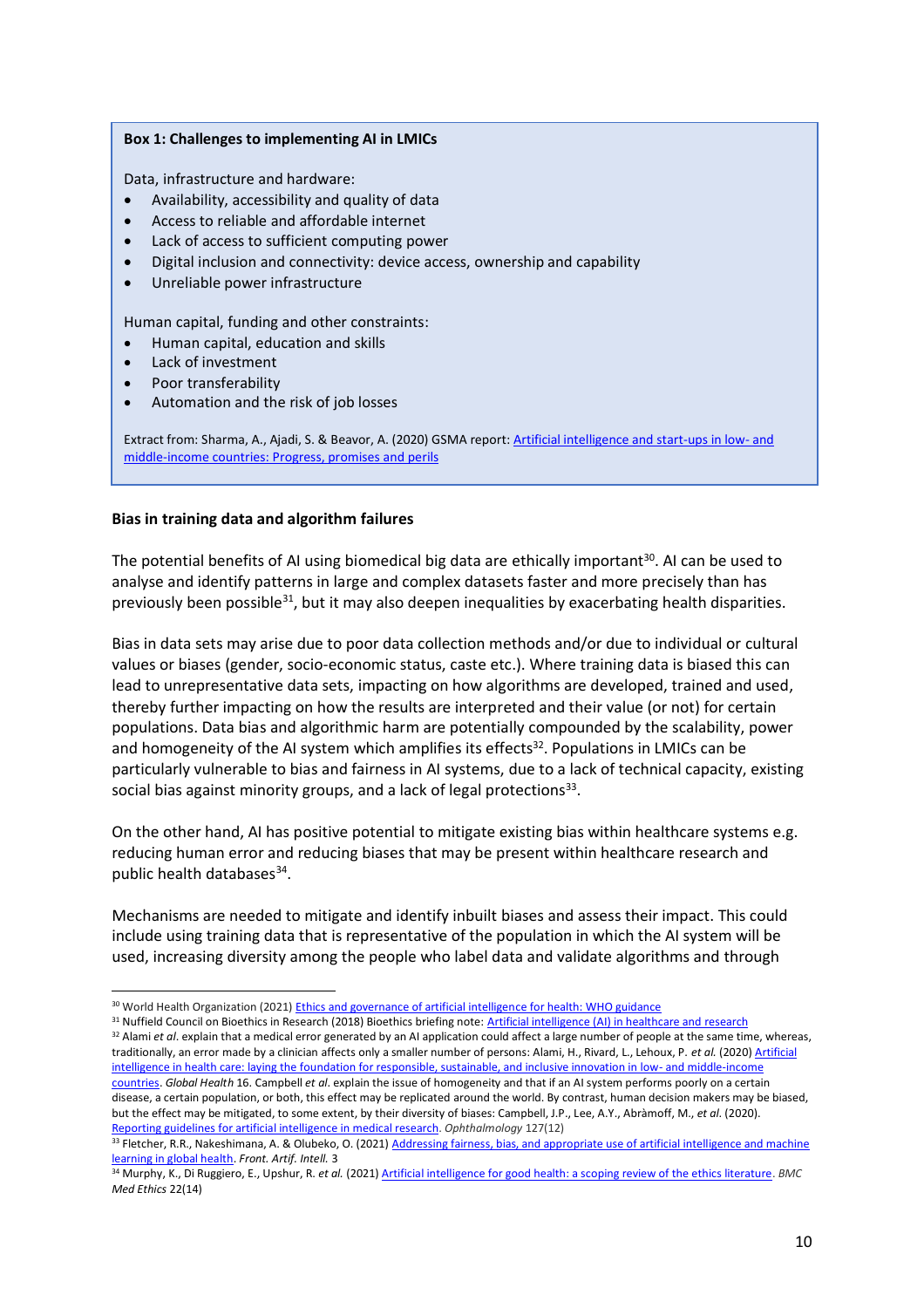human oversight to ensure AI is not unfairly biased<sup>35</sup>. Campbell *et al*. propose that it is incumbent on researchers to explore algorithm failures within their available data, understanding that input parameters will likely be higher in clinical practice than in a tightly regulated clinical trial<sup>36</sup>. Equity assessment have also been proposed as a core component of regulatory approval that: "(1) require attention to health disparities and the potential for group harms as part of the clinical evaluation process in premarket review and (2) continue this focus on disparities and group harms through a "health equity review" that is part of postmarket, real-world performance monitoring" as an inclusive process that includes multiple stakeholders<sup>37</sup>.

#### **Transferability, data scarcity and quality**

Algorithms are subject to the quality of the initial data imputed into the AI system<sup>38</sup>. In this sense, inequity can arise due to the poor transferability of AI algorithms to the LMIC context (e.g. where the training data derived from HIC is unrepresentative). Algorithms themselves could also potentially be unrepresentative if they follow decision logic that aligns with a particular epistemological view of the world.

Given that many disease profiles and prevalence are unique to low-resource settings, targeted AI applications based on locally sourced data can potentially improve the performance of the AI for the local population<sup>39</sup>. Sallstrom et al. argue that any import of foreign AI technology must be done with awareness of its development process and limitations and local datasets should be made available to local researchers and companies working with imported AI technology, to ensure locally applicable outcomes<sup>40</sup>.

However, there may be data scarcity in LMICs due to challenges around collecting data from individuals without financial or geographic access to health services<sup>41</sup>. Other challenges articulated by the Nuffield Council on Bioethics that apply to both LMIC and HIC include inconsistencies in the availability and quality of data, medical records not being (consistently) digitised across health systems, and the lack of interoperability and standardisation in health systems, digital record keeping, and data labelling<sup>42</sup>.

'Data commons' and 'open digital commons' are being explored as a framework to develop a public AI utility where global stakeholders can enhance and utilize data sets, libraries of software and common tools<sup>43, 44</sup>. Verma *et al*. provide a comprehensive account of open source tools and their potential for enabling AI healthcare innovations in LMICs including data de-identification tools, databanks, annotation tools, collaborative spaces and platforms and peer review platforms<sup>45</sup>. It is noted

<sup>44</sup> Goldstein, E., Gasser, U. & Budish, R. (2018[\) Data Commons Version 1.0: A framework to build toward AI for Good.](https://medium.com/berkman-klein-center/data-commons-version-1-0-a-framework-to-build-toward-ai-for-good-73414d7e72be) *Medium*

<sup>35</sup> Nuffield Council on Bioethics in Research (2018) Bioethics briefing note[: Artificial intelligence \(AI\) in healthcare and research](https://www.nuffieldbioethics.org/assets/pdfs/Artificial-Intelligence-AI-in-healthcare-and-research.pdf) <sup>36</sup> Campbell, J.P., Lee, A.Y., Abràmoff, M., *et al*. (2020[\) Reporting guidelines for artificial intelligence in medical](https://www.ncbi.nlm.nih.gov/pmc/articles/PMC7875521/)  [research.](https://www.ncbi.nlm.nih.gov/pmc/articles/PMC7875521/) *Ophthalmology* 127(12)

<sup>37</sup> Ferryman, K. (2020) Addressing health disparities in the Food and Drug Administration's artificial intelligence and machine learning [regulatory framework.](https://academic.oup.com/jamia/article/27/12/2016/5909194) *Journal of the American Medical Informatics Association* 27(12)

<sup>38</sup> Brummel, E.S. (2017) [Confronting natural conflicts of interest and artificial intelligence.](https://academic.oup.com/jlb/article/4/2/435/4265565) *Journal of Law and the Biosciences* 4(2)

<sup>39</sup> Williams, D., Hornung, H., Nadimpalli, A. *et al*. (2021[\) Deep learning and its application for healthcare delivery in low and middle income](https://www.frontiersin.org/articles/10.3389/frai.2021.553987/full)  [countries.](https://www.frontiersin.org/articles/10.3389/frai.2021.553987/full) *Front. Artif. Intell.* 4

<sup>40</sup> Sallstrom, L., Morris, O. & Mehta, H. (2019) ORF issue brief: Artif[icial intelligence in Africa's healthcare: ethical considerations](https://www.orfonline.org/wp-content/uploads/2019/09/ORF_Issue_Brief_312_AI-Health-Africa.pdf) <sup>41</sup> Murphy, K., Di Ruggiero, E., Upshur, R. *et al.* (2021[\) Artificial intelligence for good health: a scoping review of the ethics literature.](https://bmcmedethics.biomedcentral.com/articles/10.1186/s12910-021-00577-8) *BMC Med Ethics* 22(14)

<sup>42</sup> Nuffield Council on Bioethics in Research (2018) Bioethics briefing note[: Artificial intelligence \(AI\) in healthcare and research](https://www.nuffieldbioethics.org/assets/pdfs/Artificial-Intelligence-AI-in-healthcare-and-research.pdf) <sup>43</sup> [Project resilience,](https://www.itu.int/en/ITU-T/extcoop/ai-data-commons/Pages/project-resilience.aspx) International Telecommunication Union website

<sup>45</sup> Verma, A., Rao, K., Eluri, V., *et al*. (2020[\) Building a collaborative ecosystem for AI in healthcare in low and middle income economies.](https://www.atlanticcouncil.org/content-series/smart-partnerships/building-a-collaborative-ecosystem-for-ai-in-healthcare-in-low-and-middle-income-economies/)  Atlantic Council website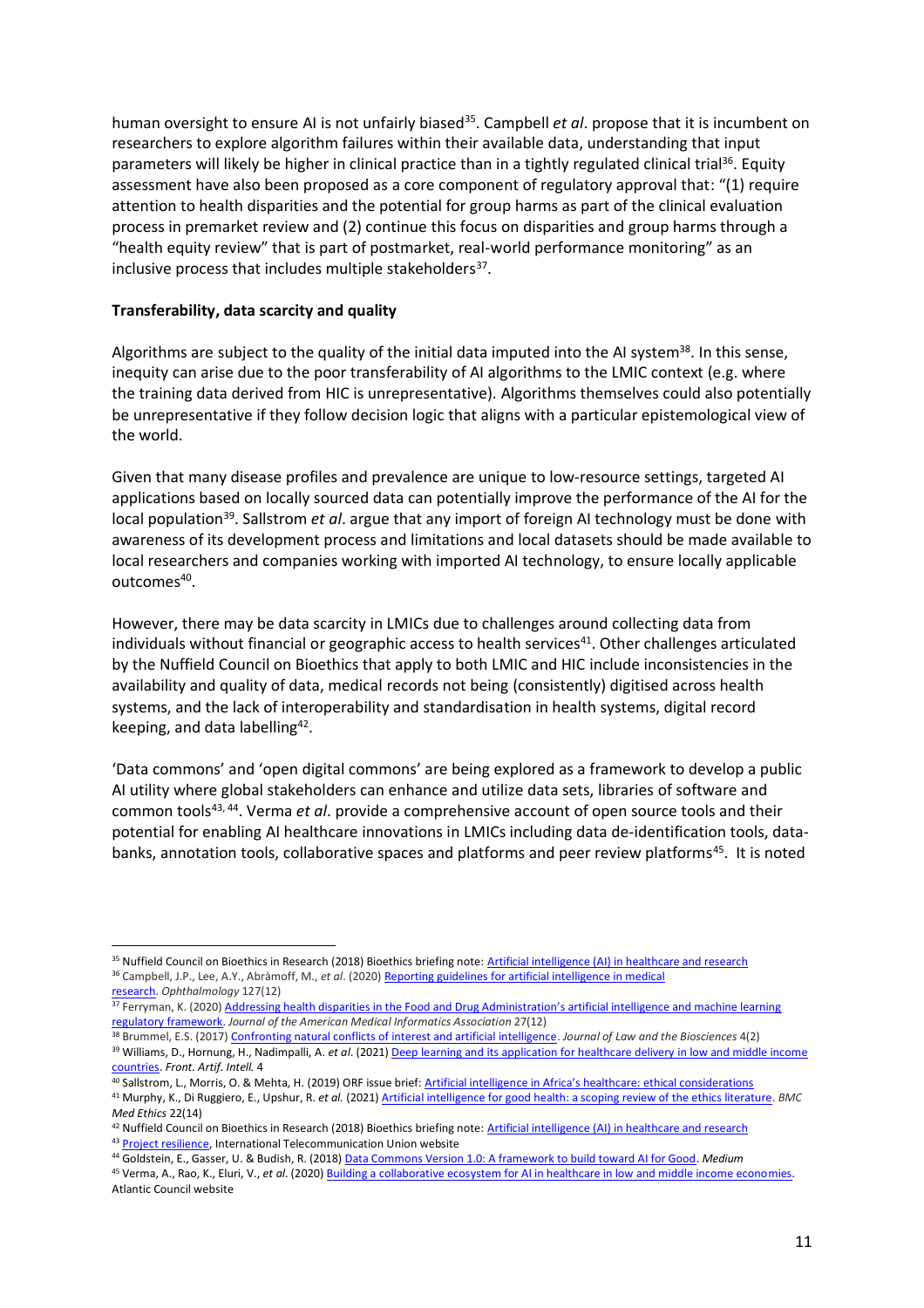that several countries have detailed such data-banks, including India's proposal for a National AI Platform<sup>46</sup>.

Language has been recognised as a barrier to health research<sup>47</sup> and is also pertinent to the transferability of AI systems. English is fast becoming the standard language for AI applications and translations in other languages can pose problems. Whereas in other types of research, trained researchers can normally mediate technologies, this is not always the case with AI driven research developed in an unfamiliar language (e.g. given the added complexity of the underlying data that trained the AI being labelled in the unfamiliar language).

# **Data ownership and management**

The collection, use, storage, and sharing of both individual and population-based health data raise important questions in terms of consent, ownership, and access<sup>48, 49</sup>. AI systems are fundamentally built on data and the ethical issues around their use reflect debates about data sharing in health research. Data sharing has been recognised for its potential to increase scientific efficiency by maximising the availability and utility of data and is something that research funders and journals are increasingly promoting to improve the transparency and utility of research, with the ultimate aim of improving health<sup>50</sup>. However, data sharing has the potential to exacerbate existing inequalities, particularly if data sharing benefits only those from well-resourced institutions, leaving researchers in low-resourced settings worse off. In the context of AI and data provenance, the divide between those who accumulate, acquire, analyse and control data and those who provide the data but have little control over their use has been recognised<sup>51</sup>.

Power dissymmetry in international research partnerships can result in inequities in the research process. For example, in relation to:

- **Opportunities for local researchers to influence the research agenda** so research responds to issues of local importance as well as global concerns
- **Recognition for primary data collectors** (including in the publishing process) and recognising all intellectual contributions to the research process (e.g. data analysts)
- **Data being available via appropriate access mechanisms** to the countries and organisations that provided the data, and to others more broadly
- **Whether or not there is local investment** in digital infrastructure, research capacity, training and infrastructure to ensure that the products of AI and big data are also generated by researchers and companies in LMIC<sup>52</sup>.

Although earlier debates about data sharing are relevant, the nature of AI presents fundamental new challenges due its scale, potential impact and the range of actors involved. Whereas health research would traditionally use data from health records, new sources of personal health data are being generated and acquired from social media and direct-to-consumer wellness products and

<sup>51</sup> World Health Organization (2021[\) Ethics and governance of artificial intelligence for health: WHO guidance](https://www.who.int/publications/i/item/9789240029200)

<sup>46</sup> Ministry of Electronics and Information Technology, Government of India (2021) Report of Committee: On platforms and data on [artificial intelligence](https://indiaai.gov.in/research-reports/report-of-committee-a-on-platforms-and-data-on-artificial-intelligence)

<sup>47</sup> Ransing R., Vadivel R., Halabi S.E., *et al*. (2021[\) Language as multi-level barrier in health research and the way forward.](https://journals.sagepub.com/doi/10.1177/02537176211052071) *Indian Journal of Psychological Medicine*

<sup>48</sup> Alami, H., Rivard, L., Lehoux, P. *et al.* (2020) Artificial intelligence in health care: laying the foundation for responsible, sustainable, and inclusive innovation in low- [and middle-income countries.](https://globalizationandhealth.biomedcentral.com/articles/10.1186/s12992-020-00584-1) *Global Health* 16

<sup>&</sup>lt;sup>49</sup> It is beyond the scope of this paper to describe regulatory requirements for research use of anonymised/non-personal data vs pseudoanonymised/de-identified data but the importance of this distinction, and the spectrum of identifiability, is acknowledge. For a discussion on this topic see: Ferretti, A., Ienca, M., Sheehan, M. *et al.* (2021[\) Ethics review of big data research: What should stay and what](https://bmcmedethics.biomedcentral.com/articles/10.1186/s12910-021-00616-4)  [should be reformed?](https://bmcmedethics.biomedcentral.com/articles/10.1186/s12910-021-00616-4) *BMC Med Ethics* 22(51)

<sup>&</sup>lt;sup>50</sup> Global Forum on Bioethics in Research (2019) Meeting report: Ethics of data sharing and [biobanking](https://www.gfbr.global/wp-content/uploads/2019/04/GFBR-2018-meeting-report-FINAL.pdf) in health research

<sup>52</sup> *ibid*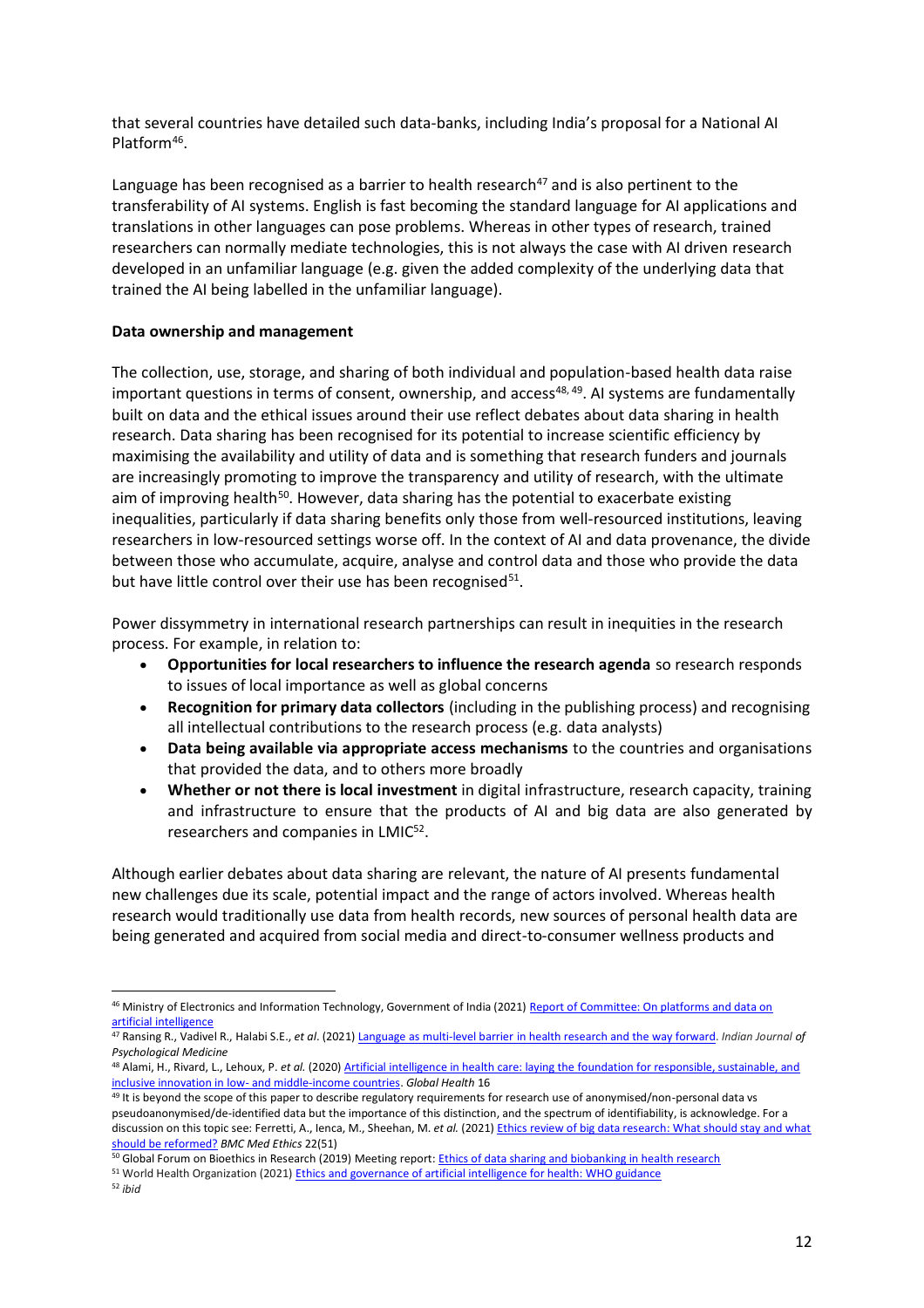mobile apps<sup>53</sup>. The vast amounts of digital data are changing health research and healthcare as datadriven AI technologies are developed for integration into the health sector via untraditional research processes and sometimes without traditional research safeguards. For example, when consent is not obtained for the training and evaluation phase of an AI technology (e.g. a mobile health app). These issues are picked up later in this paper.

The presence of technology companies and public-private partnerships in the field of AI for health is significant. Google's AI Health & Bioscience research area covers genomics, public health and imaging and diagnostics<sup>54</sup>. Likewise, Meta is developing AI tools to support MRI imaging<sup>55</sup>, COVID-19 forecasting<sup>56</sup> and to help researchers better represent and analyse cellular development<sup>57</sup>. Large technology companies are supporting AI infrastructure in LMICs<sup>58</sup>, and funding other organisations to conduct projects on AI for health<sup>59</sup> and AI ethics<sup>60</sup> in different regions of the world.

Some public-private partnerships have been controversial, in terms of how data were acquired and used and the justification for their use. In a well-reported case, identifiable data from 1.6 million patients were shared by the Royal Free London NHS Foundation Trust (UK) with Google DeepMind, an AI research company, with the intention of improving the management of acute kidney injuries with a clinical alert app. Murphy *et al*. highlight the questions of whether the quantity and content of the data shared was proportionate for the intended use, and why it was necessary for DeepMind to retain the data indefinitely<sup>61</sup>. They also note the "absence of adequate patient consent, consultations with relevant regulatory bodies, or research approval, threatening patient privacy, and consequently public trust". A detailed account of the partnership by Powles and Hodson conclude that "from the perspective of patient autonomy, public value, and long-term competitive innovation, existing institutional and regulatory responses are insufficiently robust and agile to properly respond to the challenges presented by data politics and the rise of algorithmic tools in healthcare"<sup>62</sup>.

#### **Data colonialism**

Current discourse on data colonialism encompasses the geopolitical context – and contest – to be a global leader in AI and the global commodification of human experience where the human is substituted as an assemblage of their data points<sup>63</sup>. The notion of "data mining" and its colonial connotations has been described as symbolic of the extent to which the human experience (turned into data) is perceived by some as a raw material free for the taking<sup>64</sup>, sometimes without due regard for informed consent, privacy and autonomy. WHO has pointed out that even where informed consent may be acquired, it may be insufficient to compensate for the power dissymmetry between the collectors of data and the individuals who are the sources<sup>65</sup>.

<sup>53</sup> Nebeker, C., Torous, J. & Bartlett Ellis, R.J. (2019) **Building the case for actionable ethics in digital health research supported by artificial** [intelligence.](https://bmcmedicine.biomedcentral.com/articles/10.1186/s12916-019-1377-7) *BMC Med* 17, 137

<sup>54</sup> Google Researc[h Health Team](https://research.google/teams/health/) website

<sup>&</sup>lt;sup>55</sup> MetaAI **fastMRI** website

<sup>&</sup>lt;sup>56</sup> MetaAI (2021) Blog[: Using AI to help health experts address the COVID-19 pandemic](https://ai.facebook.com/blog/using-ai-to-help-health-experts-address-the-covid-19-pandemic/)

<sup>&</sup>lt;sup>57</sup> MetaAI (2020) Blog: Poincaré [maps: Hyperbolic embeddings to understand how cells develop](https://ai.facebook.com/blog/poincare-maps-hyperbolic-embeddings-to-understand-how-cells-develop/)

<sup>58</sup> Dean, J. & Cisse M. (2018) Blog: [Google AI in Ghana](https://blog.google/around-the-globe/google-africa/google-ai-ghana)

<sup>&</sup>lt;sup>59</sup> These projects address AI for social good broadly with some focussing specifically on health: Google (2018) Google AI impact challenge. [Working together to apply AI for social good](https://impactchallenge.withgoogle.com/ai2018)

<sup>60</sup> These projects address AI ethics broadly with some focussing specifically on health: Andrade, N. (2020) Meta Research website: [Promoting AI ethics research in Latin America and the Caribbean;](https://research.facebook.com/blog/2020/7/promoting-ai-ethics-research-in-latin-america-and-the-caribbean) Meta Research (2019[\) Ethics in AI research awards -](https://research.facebook.com/research-awards/ethics-in-ai-research-awards-india/) India; Meta Research (2020) Blog[: Facebook announces award recipients of the ethics in AI research initiative for the Asia and Pacific](https://research.facebook.com/blog/2020/6/facebook-announces-award-recipients-of-the-ethics-in-ai-research-initiative-for-the-asia-pacific/)

<sup>61</sup> Murphy, K., Di Ruggiero, E., Upshur, R. *et al.* (2021[\) Artificial intelligence for good health: a scoping review of the ethics literature.](https://bmcmedethics.biomedcentral.com/articles/10.1186/s12910-021-00577-8) *BMC Med Ethics* 22(14)

<sup>62</sup> Powles, J. & Hodson, H. (2017) [Google DeepMind and healthcare in an age of algorithms.](https://link.springer.com/article/10.1007/s12553-017-0179-1) *Health Technol.* 7:351–367

<sup>63</sup> Adams, R. (2021) [Can artificial intelligence be decolonized?](https://www.tandfonline.com/doi/full/10.1080/03080188.2020.1840225) *Interdisciplinary Science Reviews* 46(1-2):176-197 <sup>64</sup> Birhane, A. (2019) Blog[: The algorithmic colonization of Africa](https://abebabirhane.wordpress.com/)

<sup>65</sup> World Health Organization (2021[\) Ethics and governance of artificial intelligence for health: WHO guidance](https://www.who.int/publications/i/item/9789240029200)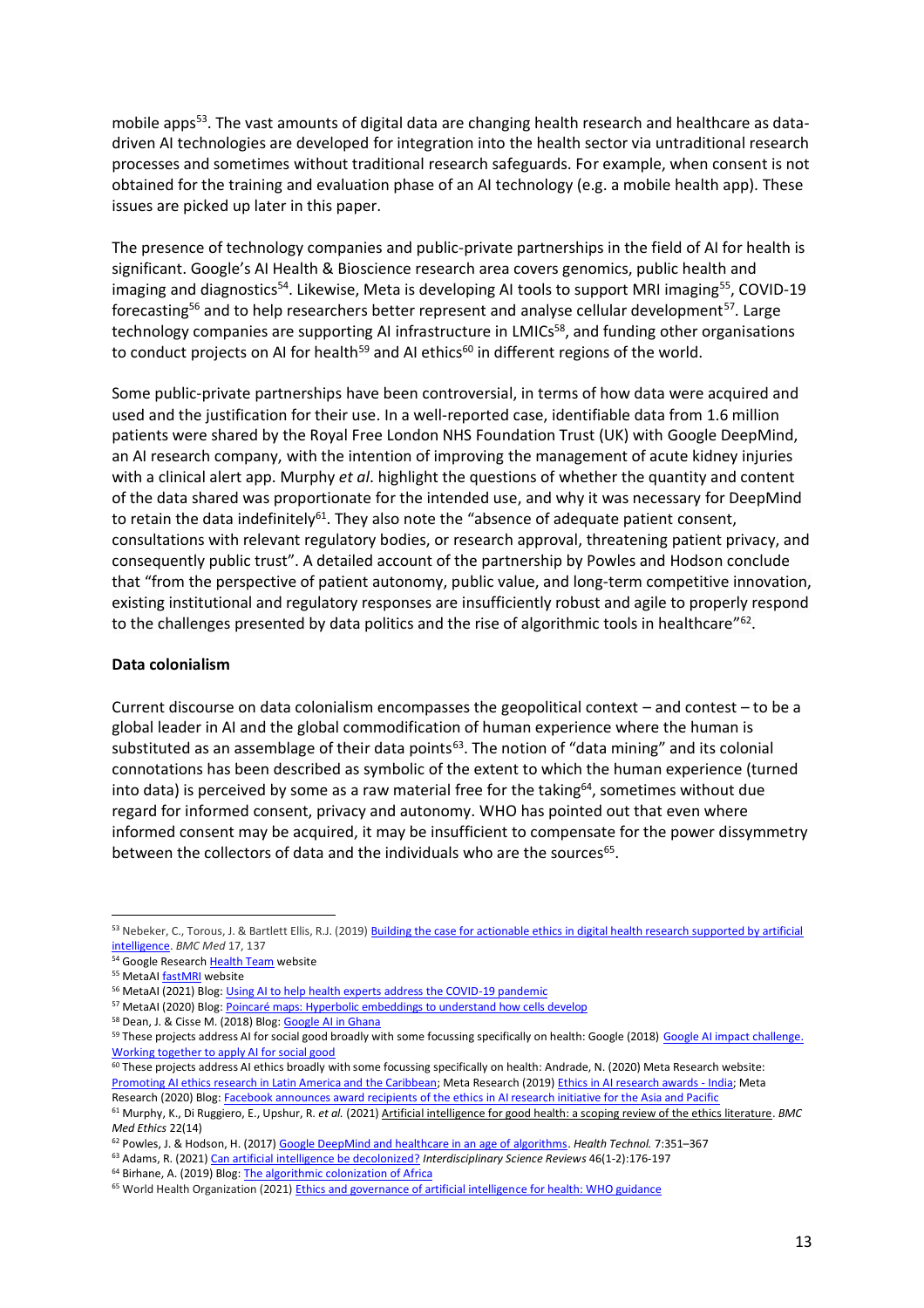Mollura *et al*. recognise the health equity need to share data as without it, AI may not be created for LMIC populations. However, challenges raised by international data sharing are exacerbated by the lack of regulatory frameworks for data rights. They describe their approach to addressing this problem in global health radiology which includes the creation of the RAD-AID Friendship Data Trust. This platform offers resource-poor health institutions the opportunity to contribute anonymized data to a not-for-profit collective data trust to engage AI developers willing to make AI software available pro bono. As they describe, this increases collective leverage of LMICs on data ownership and procures greater access to AI while also stimulating locally and globally driven AI development<sup>66</sup>.

The AI colonialism debate also relates to the ethical rules of AI, which are largely developed in HICs, to the exclusion of broader ethical and socio-cultural perspectives $^{67,68}$ .

# **3. Trust and trustworthiness**

There is a need to build trustworthy data acquisition and AI development processes, paying due regard to consent, privacy, security, safety, reliability and utility for communities. These aspects are addressed in the following section, along with issues of reproducibility and conflict of interest.

# **Consent, privacy and security**

The ethical and governance challenges associated with sharing and using big data in health research are well documented<sup>69</sup>, and can be heightened in the context of AI given the large amounts and varieties of data required to train AI algorithms. Issues of consent, privacy and trust cut across the full range of data sharing and use scenarios but different starting points bring different ethical questions<sup>70</sup>. For example, the questions will depend on the data type, how data was collected, from whom, by whom, for what purpose(s) and jurisdictional differences regarding what data falls under data privacy and research regulatory requirements.

In the context of autonomous AI systems being trained on patient data, Abramoff *et al*. argue that data used by the system developers should be traceable to an authorisation and that transparency on the part of the system developers, through written agreements, is essential to assess whether individuals have adequately authorised data use<sup>71</sup>. This raises a question about the understandability of such agreements and the implications for informed consent. A related issue is how much information should researchers disclose to research participants about how the technology works, and how a researcher can fulfil their disclosure obligation regarding this aspect in a manner that most participants will likely understand.

Abramoff *et al.* also recommend that authorisation processes are auditable with "security controls to ensure that data are being used in accordance with the scope for which such use was authorised and to protect the data from unauthorised use or access"<sup>72</sup>. However, determining which data uses are permitted for a given purpose is not always easy<sup>73</sup> and  $-$  as WHO points out  $-$  true informed

<sup>66</sup> Mollura D.J., Culp M.P., Pollack, E., *et al*. (2020) Artificial intelligence in low- [and middle-income countries: innovating global health](https://link.springer.com/article/10.1007/s13347-020-00428-1)  [radiology.](https://link.springer.com/article/10.1007/s13347-020-00428-1) *Radiology* 297(3):513-520

<sup>&</sup>lt;sup>67</sup> Goffi, E.R. (2021[\) The importance of cultural diversity in AI ethics.](https://www.institutsapiens.fr/the-importance-of-cultural-diversity-in-ai-ethics/) Institut Sapiens website

<sup>&</sup>lt;sup>68</sup> Mollura D.J., Culp M.P., Pollack, E., et al. (2020) Artificial intelligence in low- and middle-income countries: innovating global health [radiology.](https://link.springer.com/article/10.1007/s13347-020-00428-1) Radiology 297(3):513-520

<sup>69</sup> Vayena E. & Blasimme A. (2017[\) Biomedical big data: new models of control over access, use and governance.](https://pubmed.ncbi.nlm.nih.gov/28983835/) *J Bioeth Inq.* 14:501–513 70 Global Forum on Bioethics in Research (2019) Meeting report: Ethics of data sharing and [biobanking](https://www.gfbr.global/wp-content/uploads/2019/04/GFBR-2018-meeting-report-FINAL.pdf) in health research

<sup>71</sup> Abràmoff M.D., Tobey D. & Char D.S. (2020[\) Lessons learned about autonomous AI: Finding a safe, efficacious, and ethical path through](https://www.ajo.com/article/S0002-9394(20)30093-3/fulltext)  [the development process.](https://www.ajo.com/article/S0002-9394(20)30093-3/fulltext) *Am J Ophthalmol* 214:134-142

<sup>72</sup> *ibid*

<sup>73</sup> Vayena E., Blasimme A. & Cohen I.G. (2018[\) Machine learning in medicine: Addressing ethical challenges.](https://journals.plos.org/plosmedicine/article?id=10.1371/journal.pmed.1002689) *PLoS Med* 15(11)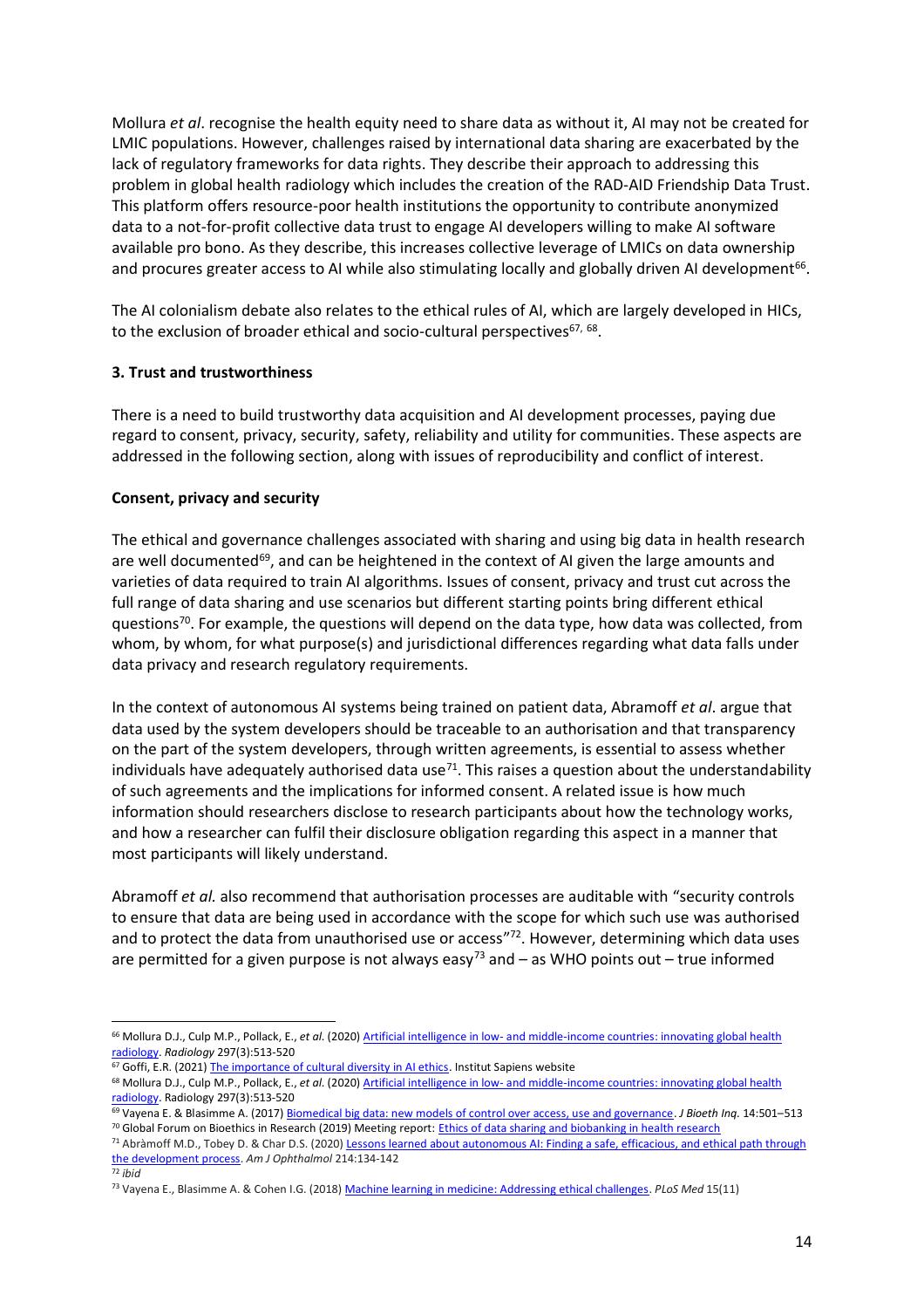consent is increasingly infeasible in an era of big data, especially in an environment driven mainly by companies seeking to generate profits from the use of data<sup>74</sup>.

Murdoch highlights a number of consent and privacy issues that arise in the commercialisation of AI systems that use patient data $75$ :

- Technologies are often made in an academic research environment, but then undergo a commercialisation process involving private entities. This could have implications for the research consent process and what participants are told if private companies ultimately obtain the patient data, and become responsible for utilising and protecting it.
- Sometimes, patient data has been moved from the jurisdiction from which it was obtained and onto servers owned by private companies.
- Even de-identified data could be re-identified by external parties using complex algorithms. As data are collated and stored during the training and use of algorithms, the risk and potential severity of security breaches grows<sup>76</sup>. This is a particular concern for health data that tends to contain more sensitive higher risk personal information. This security risk also applies to non-commercial uses of AI systems.

The need for new and improved forms of data protection and anonymization has been highlighted, along with the potential to use generative models that develop the ability to generate realistic but synthetic patient data with no connection to real individuals<sup>77</sup>. 'Pooling insights' rather than pooling patient data has also been proposed as a novel solution in which algorithms are designed to reinforce each other in their collective analyses without exchanging data<sup>78</sup>.

Privacy is broadly conceived of as an individualised right in many Western countries but may not always be the main data-related value in more communitarian-centred societies<sup>79</sup>. Reviglio and Alunge highlight that "transplanted ethical norms and values can collide with those of the communities in which [AI systems] are deployed". They suggest that Ubuntu – like other communitarian moral philosophies – can strengthen the development of a more relational conceptualization of privacy which could enrich and develop the current paradigm of privacy protection to address the challenges of AI<sup>80</sup>. Mhlambi has developed, and described in details, the use of Ubuntu as an Ethical and Human Rights Framework for AI governance<sup>81</sup>.

Some AI-based health research utilises user-generated data derived from apps, digital devices and social media. Research has suggested that such social data can act as a predictor for depression, suicide risk factors, mood changes and flu outbreaks but often the people from whom the data derived are not informed – or asked to consent – to the research use $^{82}$ .

Pickering uses a COVID-19 contact-tracing app to illustrate the potential confusion that can arise when consent is requested in this context: A user may sign-up to the app, entering into a contract with the service provider via their Terms of Use. Consent may be requested by the provider as the

<sup>74</sup> World Health Organization (2021[\) Ethics and governance of artificial intelligence for health: WHO guidance](https://www.who.int/publications/i/item/9789240029200)

<sup>75</sup> Murdoch, B. (2021[\) Privacy and artificial intelligence: challenges for protecting health information in a new era.](https://bmcmedethics.biomedcentral.com/articles/10.1186/s12910-021-00687-3) *BMC Med Ethics* 22, 122 <sup>76</sup> Shaw, J., Rudzicz, F., Jamieson, T. & Goldfarb, A. (2019[\) Artificial intelligence and the implementation challenge.](https://www.ncbi.nlm.nih.gov/pmc/articles/PMC6652121/) *Journal of medical Internet research 21*(7)

<sup>77</sup> Murdoch, B. (2021[\) Privacy and artificial intelligence: challenges for protecting health information in a new era.](https://bmcmedethics.biomedcentral.com/articles/10.1186/s12910-021-00687-3) *BMC Med Ethics* 22, 122 78 Peumans, P., Verachtert, W. & Wuyts, R. (2021) [How AI advances can enable medical research without sharing personal data.](https://www.weforum.org/agenda/2021/10/advances-ai-enable-medical-research-without-sharing-data/) World Economic Forum website

<sup>79</sup> Gillwald, A. & Adams, R[. Artificial intelligence carries a huge upside. But potential harms need to be managed.](https://theconversation.com/artificial-intelligence-carries-a-huge-upside-but-potential-harms-need-to-be-managed-173073) (2021) *The Conversation* <sup>80</sup> Reviglio, U. & Alunge, R. (2020) "I am datafied because we are datafied": an Ubuntu [perspective on \(relational\) privacy.](https://link.springer.com/article/10.1007/s13347-020-00407-6) *Philos. Technol.* 33:595–612. Also referenced in: Aggarwal, N. (2020[\) Introduction to the special issue on intercultural digital ethics.](https://link.springer.com/article/10.1007/s13347-020-00428-1) *Philos.* 

*Technol.* 33:547–550

<sup>81</sup> Mhlambi, S. (2020) Carr Center Discussion Paper: From rationality to relationality: Ubuntu as an ethical & human rights framework for [artificial intelligence governance](https://carrcenter.hks.harvard.edu/files/cchr/files/ccdp_2020-009_sabelo_b.pdf)

<sup>82</sup> Norval C. & Henderson T. (2020[\) Automating dynamic consent decisions for the processing of social media data in health research.](https://arxiv.org/pdf/1910.05265.pdf) *J Empir Res Hum Res Ethics* 15(3):187-201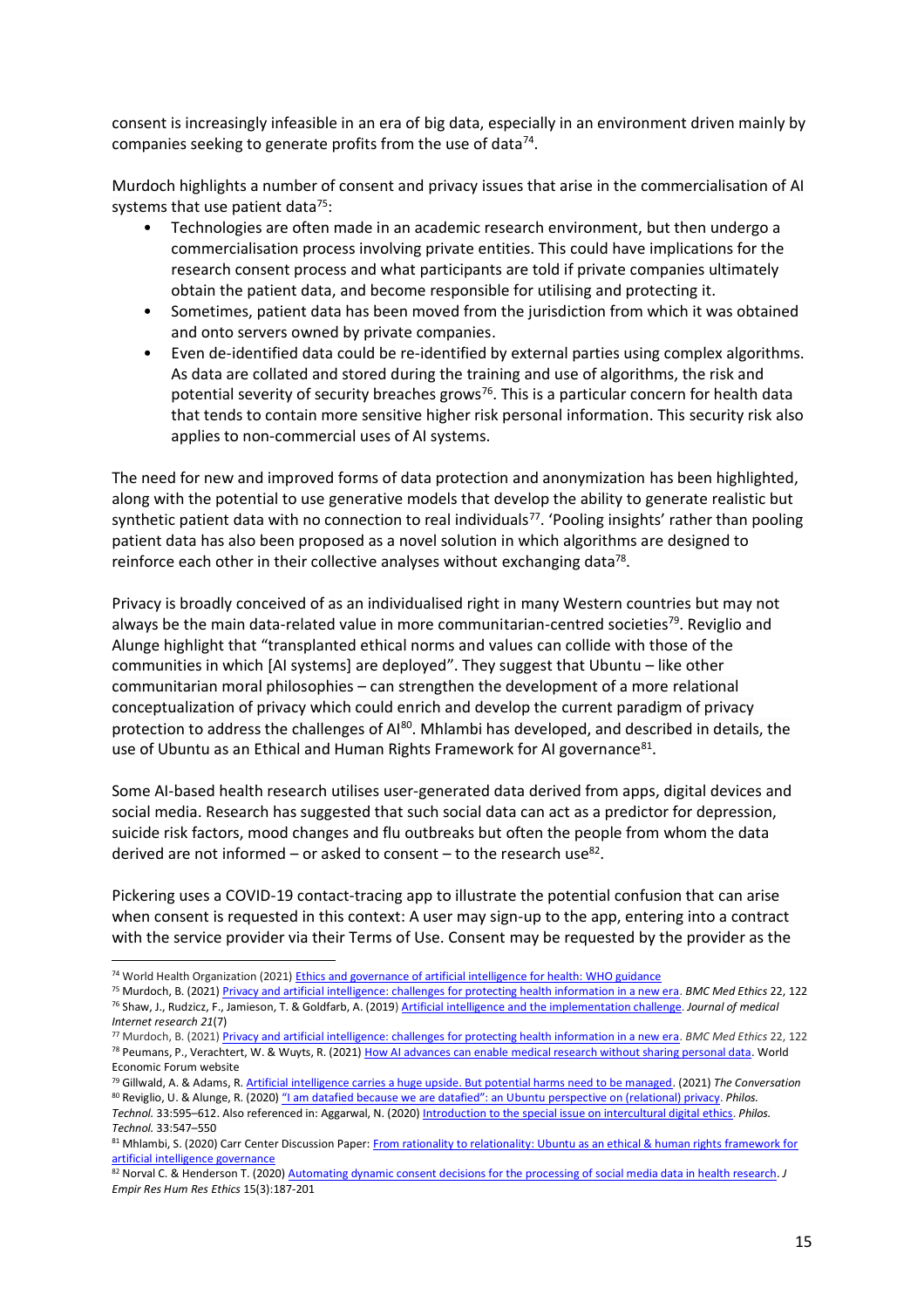legal basis for processing the personal data. In turn, the data may be shared with researchers, requiring a different consent appropriate to the research purpose. They argue that "conflating data protection consent and research ethics consent may confuse the data subject/participant as well as restrict what a researcher can do with the data they collect, or worse still, undermine the researcher/participant relationship<sup>83</sup>.

Andreotta *et al*. compared the notion of informed consent and how it has been understood and operationalised in the ethical regulation of biomedical research with current AI big data practices<sup>84</sup>. In doing so they recognise that the development phase of a commercial AI system may not be characterised as research or as falling within research regulation, including the need for informed consent<sup>85</sup>. They propose 'soft governance' for commercial uses of big data, where REC-like bodies uphold consent and privacy, but recognise private industry may lack the motivation or culture to adhere to such voluntary oversight.

Solutions have been proposed to improve individual control and choice in how data are used, which may be used individually or in combination:

- **electronic informed consent**<sup>86</sup>, in which online forms and communication are used to give consent for various uses of health data
- **dynamic consent**<sup>87</sup>, which allows participants to modify their consent periodically for uses that they wish to permit and those that they specifically exclude. Recognising the potential for participant fatigue in this approach, the use of algorithms to predict and mediate dynamic consent decisions for social media data in health research has been explored<sup>88</sup>.
- **broad consent**<sup>89</sup>, which has been used by large data platforms and biobank to allow individuals to consent to a broad use (e.g. 'health-related research') and in some cases can involve consent to a broad group of potential data users (e.g. including commercial).

The concept of social licence has also been explored as a guideline for ethical governance of health research projects which rely on the use of health data<sup>90</sup>. The concept has been described as referring to "the informal permissions granted to institutions… by members of the public to carry out a particular set of activities"<sup>91</sup>. Social licence focuses on trustworthiness in the stewardship of data uses and can be strengthened by community engagement that aims to recognise the interests and perspectives of the relevant stakeholders.

#### **Utility and value to communities**

A key value that is critical for AI health research is community beneficence. Research benefits should be a 'two-way street' meaning that communities that provide data also benefit in some ways from sharing data and the research has utility and value to them. More broadly, data should be shared for

86 SageBionetworks (2020[\) Elements of informed consent toolkit](https://sagebionetworks.org/tools_resources/elements-of-informed-consent/)

<sup>83</sup> Pickering, B. (2021[\) Trust, but verify: Informed consent, AI technologies, and public health emergencies.](https://www.bigmedilytics.eu/wp-content/uploads/2021/05/futureinternet-13-00132.pdf) *Future Internet* 13, 132 <sup>84</sup> Andreotta, A.J., Kirkham, N. & Rizzi, M. (2021[\) AI, big data, and the future of consent.](https://link.springer.com/article/10.1007/s00146-021-01262-5) *AI & Soc.*

<sup>85</sup> Referring back to the partnership between Google DeepMind and the Royal Free London NHS Foundation Trust that involved sharing identifiable data from 1.6 million patients. See: Powles, J. & Hodson, H. (2017) Google DeepMind and healthcare in an age of [algorithms.](https://link.springer.com/article/10.1007/s12553-017-0179-1) *Health Technol.* 7:351–367 and Murphy, K., Di Ruggiero, E., Upshur, R. *et al.* (2021[\) Artificial intelligence for good health: a](https://bmcmedethics.biomedcentral.com/articles/10.1186/s12910-021-00577-8)  [scoping review of the ethics literature.](https://bmcmedethics.biomedcentral.com/articles/10.1186/s12910-021-00577-8) *BMC Med Ethics* 22(14)

<sup>87</sup> Kaye J., Whitley E.A., Lund D., et al. (2014[\) Dynamic consent: A patient interface for twentyfirst century research networks.](https://www.nature.com/articles/ejhg201471) *European Journal of Human Genetics* 23(2):141–146

<sup>88</sup> Norval C. & Henderson T. (2020[\) Automating dynamic consent decisions for the processing of social media data in health research.](https://arxiv.org/pdf/1910.05265.pdf) *J Empir Res Hum Res Ethics* 15(3):187-201

<sup>89</sup> Mikkelsen, R.B., Gjerris, M., Waldemar, G. *et al*. (2019) [Broad consent for biobanks is best](https://bmcmedethics.biomedcentral.com/articles/10.1186/s12910-019-0414-6) – provided it is also deep. *BMC Med Ethics* 20,71

<sup>90</sup> Muller, S.H.A., Kalkman, S., van Thiel, G.J.M.W. *et al. (2021)* [The social licence for data-intensive health research: towards co-creation,](https://bmcmedethics.biomedcentral.com/articles/10.1186/s12910-021-00677-5)  [public value and trust.](https://bmcmedethics.biomedcentral.com/articles/10.1186/s12910-021-00677-5) *BMC Med Ethics* 22, 110

<sup>91</sup> Shaw, J.A., Sethi, N. & Cassel, C.K. (2020[\) Social license for the use of big data in the COVID-19 era.](https://www.nature.com/articles/s41746-020-00342-y) *npj Digit. Med.* 3**,** 128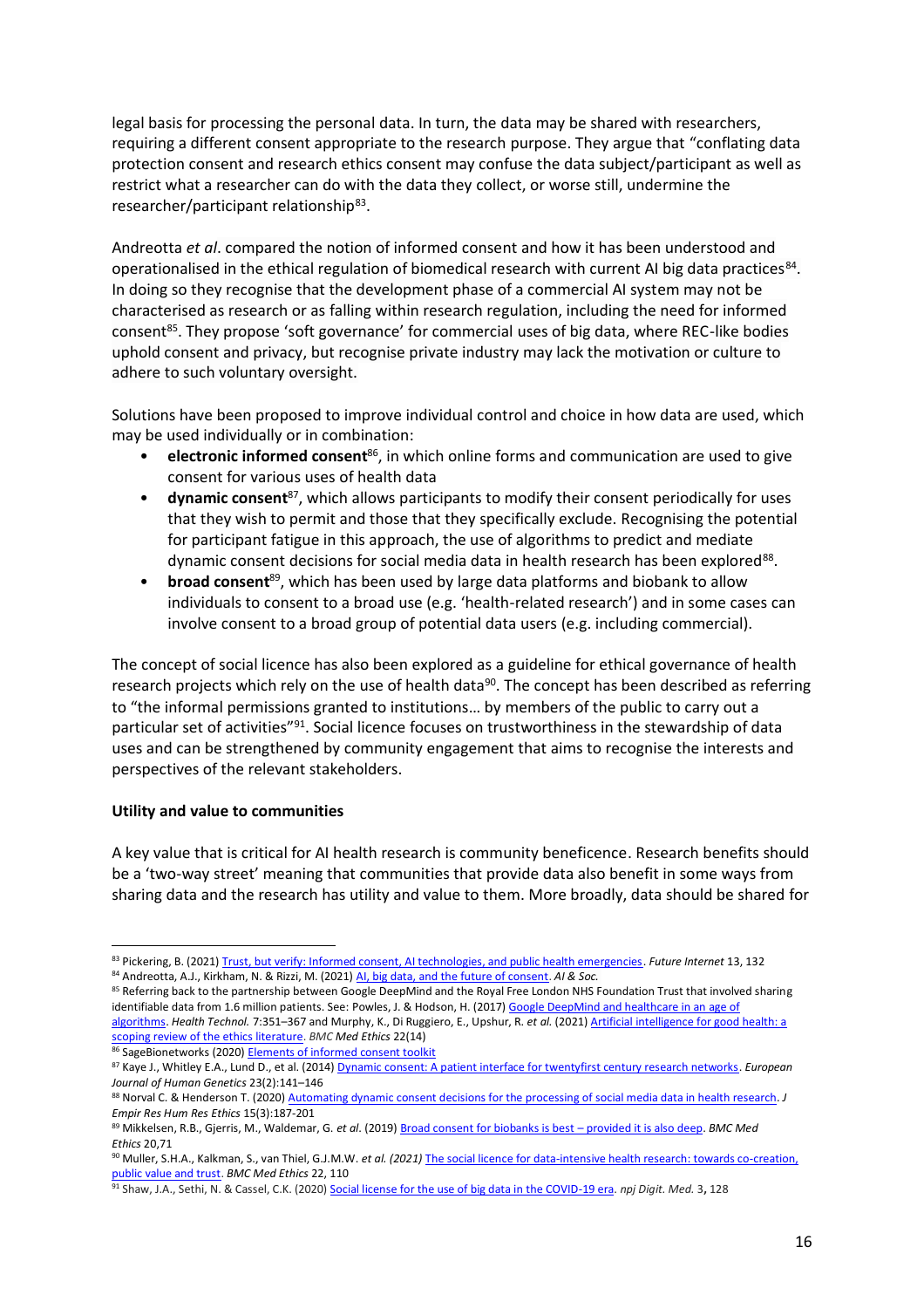research where this adds value, not simply sharing for its own sake<sup>92</sup>. In the same vein, it's important to consider when an AI system is the appropriate solution to a problem, and when it is not. Alami *et al.* highlight that some LMICs face the challenge of having to implement and coordinate health care delivered by, or overseen by, international development agencies and NGOs who implement AIbased health applications in silos based on their particular health focus (malaria, maternal health etc.). This runs the risk of paying little attention to other urgent problems and medicalizing certain problems that may be more effectively addressed through poverty reduction, health education, promotion and prevention programs<sup>93</sup>.

Partnerships and engagement with multiple stakeholders are required in order to identify and understand local health priorities and potential solutions for communities, and to ensure research is contextualised, culturally grounded and useful. Government agencies, policy makers, academic researchers, local health professionals, community-based organisations, NGOs and industry should be involved in the development and implementation of AI technologies to help maximise local relevance and social value. Alami *et al*. argue that "women, minorities, and poor communities must also play a significant role and have a genuine, legitimate seat at the table in order to guarantee that innovation is truly beneficial, while ensuring that biases and structural inequalities are mitigated"<sup>94</sup>.

#### **Reliability and safety**

Research on an AI technology destined for use within the health sector can help determine its relevance, validity and reliability. In addition, disclosure by developers regarding the conditions over which an AI system is valid, and disclosure of possible applications or situations where a given system should not be used can promote the reliability of the technology<sup>95</sup>. However, as Nebeker *et al.* point out, not all AI technologies undergo rigorous testing because of how they are developed, by whom and where they are positioned in the regulatory landscape (see Box 2)<sup>96</sup>.

#### **Box 2: Case study Moodflex**

MoodFlex developed a mobile app to detect signals of poor mental health by analysing a person's typing and voice patterns from their smartphones. The company is negotiating with several municipalities to integrate their product within the public mental healthcare system, but since MoodFlex does not claim to provide a clinical diagnosis or treatment, approval from the US Food and Drug Administration is not necessary. While the vendor claims to have a proven product there are no publications documenting evidence that it is safe, valid or reliable. The only research that is formally acknowledged involves an evaluation of the implementation process and uptake of the product by health providers within the state mental health system. The patient will be invited to download the app after reviewing the vendor's Terms & Conditions – no other consent process is proposed. The algorithm is proprietary, and therefore, an external body is unable to determine whether the algorithm that resulted from a machine-learning process was trained on representative data, or how decision-making occurs. Data captured about people using the app are owned by the vendor.

Extract taken from Nebeker, C., Torous, J. & Bartlett Ellis, R.J. (2019[\) Building the case for actionable ethics in digital](https://bmcmedicine.biomedcentral.com/articles/10.1186/s12916-019-1377-7)  [health research supported by artificial intelligence.](https://bmcmedicine.biomedcentral.com/articles/10.1186/s12916-019-1377-7) *BMC Med* 17, 137 (2019). See the paper for a full analysis of the case study.

<sup>92</sup> Global Forum on Bioethics in Research (2019) Meeting report: Ethics of data sharing and [biobanking](https://www.gfbr.global/wp-content/uploads/2019/04/GFBR-2018-meeting-report-FINAL.pdf) in health research

<sup>93</sup> Alami, H., Rivard, L., Lehoux, P. et al. (2020) Artificial intelligence in health care: laying the foundation for responsible, sustainable, and inclusive innovation in low- [and middle-income countries.](https://globalizationandhealth.biomedcentral.com/articles/10.1186/s12992-020-00584-1) *Global Health* 16

<sup>94</sup> *ibid*

<sup>95</sup> Fletcher, R.R., Nakeshimana, A. & Olubeko, O. (2021) Addressing fairness, bias, and appropriate use of artificial intelligence and machine learning [in global health.](https://www.frontiersin.org/articles/10.3389/frai.2020.561802/full) *Front. Artif. Intell.* 3

<sup>96</sup> Nebeker, C., Torous, J. & Bartlett Ellis, R.J. (2019) Building the case for actionable ethics in digital health research supported by artificial [intelligence.](https://bmcmedicine.biomedcentral.com/articles/10.1186/s12916-019-1377-7) *BMC Med* 17**,** 137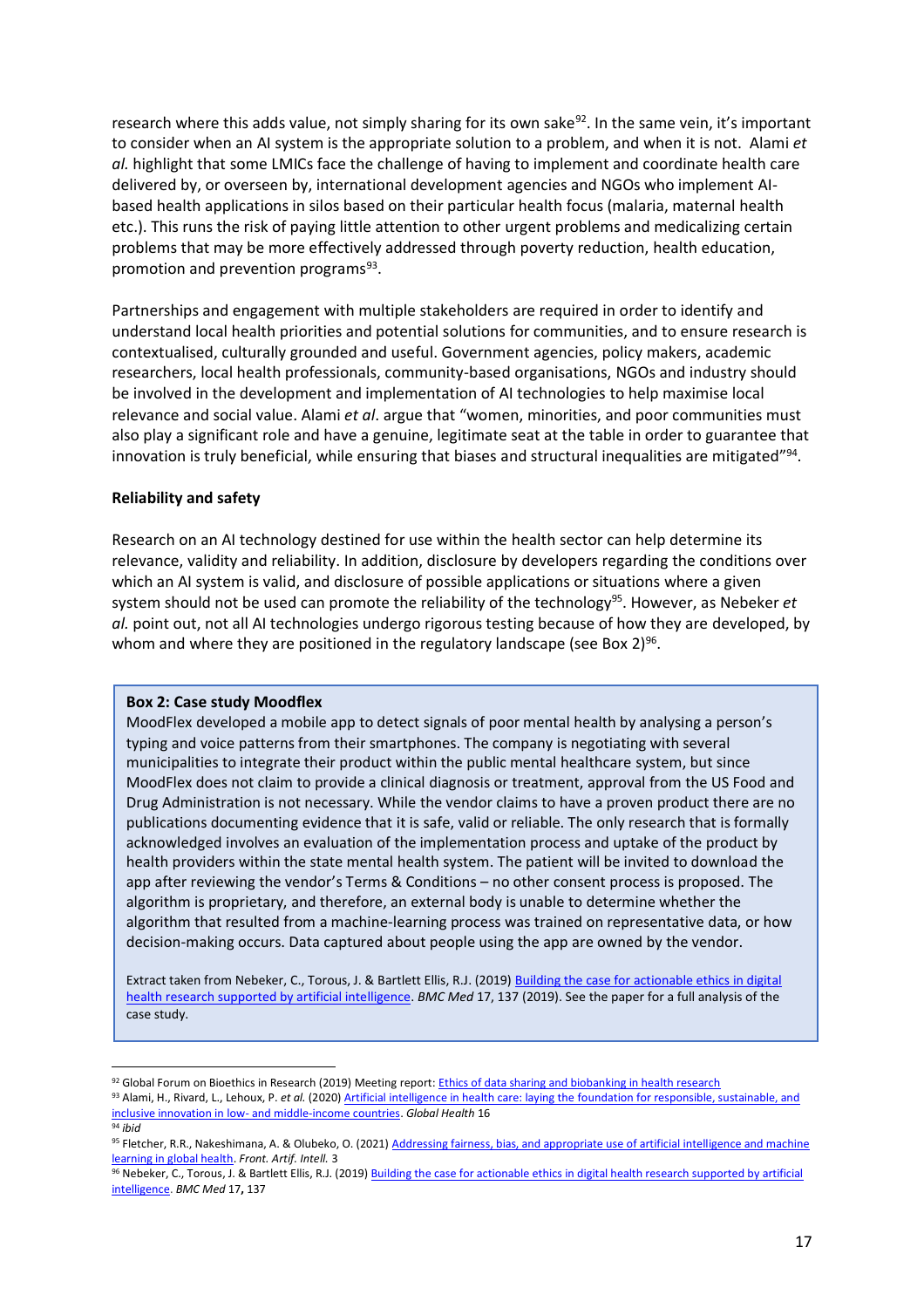A lack of research and no formal assessment of reliability may have safety implications, especially where AI is used to deliver treatment, or make decisions in healthcare. In their briefing paper on AI, the Nuffield Council on Bioethics cite a 2015 clinical trial, when an AI app was used to predict which patients were likely to develop complications following pneumonia, and therefore should be hospitalised. The app erroneously instructed doctors to send home patients with asthma due to its inability to take contextual information into account<sup>97</sup>. In another example, internal IBM documents showed that its Watson supercomputer often gave unsafe and incorrect cancer treatment recommendations, a problem largely blamed on the nature of the training data<sup>98</sup>. These issues highlight the importance of research during implementation, involving the continuous, systematic and transparent assessment of AI technology during actual use <sup>99</sup>.

# **Reproducibility**

Testing reproducibility is an important aspect of the research process, to validate the research findings and promote open and accessible research $100$ . However, how and whether research is carried out to assess an AI application's reproducibility and effectiveness is variable in terms of standards and methods<sup>101</sup>. Kapoor *et al.* cite the reasons for caution concerning the reproducibility of machine learning including that performance evaluation is typically difficult in machine learning and code tends to be complex and as yet lacks standardization $^{102}$ .

In response to a consultation on the US's Update of the National AI Research and Development Strategic Plan, Kapoor<sup>103</sup> *et al*. recommend that government funding should be conditional on disclosing research materials, such as the code and data, that would be necessary to replicate a study and governments could prioritise funding for setting standards and making tools available to independent researchers to validate claims of effectiveness of AI applications**.** However, issues remain with reproducibility of research by private companies being largely inaccessible due to issues with data sharing and lack of access to computational infrastructure.

#### **Conflict of interest**

Some have highlighted the potential conflict of interest in relation to academic and government collaboration with for-profit technology companies<sup>104</sup>. For example, clinicians who contribute patient-derived data sets for training or evaluating AI systems who want to be rewarded or recognised for their contribution to the intellectual property of the AI system that was founded on their diagnostic work and patient medical records<sup>105</sup>.

The New York Times reported on Paige.AI, a for-profit start-up founded by senior colleagues at the Memorial Sloan Kettering Cancer Center in Manhattan. A few leading researchers and Center Board

<sup>97</sup> Caruana R, *et al*. (2015) Intelligible models for healthcare, in Proceedings of the 21th ACM SIGKDD International Conference on Knowledge Discovery and Data Mining, pp1721-30 quoted in Nuffield Council on Bioethics in Research (2018) Bioethics Briefing Note: [Artificial intelligence \(AI\) in healthcare and research](https://www.nuffieldbioethics.org/assets/pdfs/Artificial-Intelligence-AI-in-healthcare-and-research.pdf)

<sup>98</sup> Ross, C. & Swetlitz, I. (2018) IBM's Watson supercomputer recommended 'unsafe and incorrect' cancer treatments, internal documents [show.](https://www.statnews.com/2018/07/25/ibm-watson-recommended-unsafe-incorrect-treatments/) *STAT News*

<sup>99</sup> World Health Organization (2021[\) Ethics and governance of artificial intelligence for health: WHO guidance](https://www.who.int/publications/i/item/9789240029200)

<sup>100</sup> Pineau, J., Vincent-Lamarre, P., Sinha, K. *et al*. (2020[\) Improving reproducibility in machine learning research \(A Report from the](https://arxiv.org/abs/2003.12206)  [NeurIPS 2019 reproducibility program\)](https://arxiv.org/abs/2003.12206)

<sup>101</sup> Nebeker, C., Torous, J. & Bartlett Ellis, R.J. (2019) Building the case for actionable ethics in digital health research supported by artificial [intelligence.](https://bmcmedicine.biomedcentral.com/articles/10.1186/s12916-019-1377-7) *BMC Med* 17**,** 137

<sup>102</sup> Princeton University's Center for Information Technology Policy. Project: [Irreproducibility in machine learning](https://reproducible.cs.princeton.edu/) 103 Princeton University's Center for Information Technology Policy (2022) Response to request for information to the update of the [national artificial intelligence research and development strategic](https://citpsite.s3.amazonaws.com/wp-content/uploads/2022/CITP+RFI-Update-National-Artificial-Intelligence-Research.pdf) plan

<sup>104</sup> Ochigame, R. (2019) [The invention of "ethical AI": How big tech manipulates academia to avoid regulation](https://theintercept.com/2019/12/20/mit-ethical-ai-artificial-intelligence/). *The Intercept* <sup>105</sup> Abràmoff M.D., Tobey D., & Char D.S. (2020[\) Lessons learned about autonomous AI: Finding a safe, efficacious, and ethical path](https://www.ajo.com/article/S0002-9394(20)30093-3/fulltext)  [through the development process.](https://www.ajo.com/article/S0002-9394(20)30093-3/fulltext) *Am J Ophthalmol* 214:134-142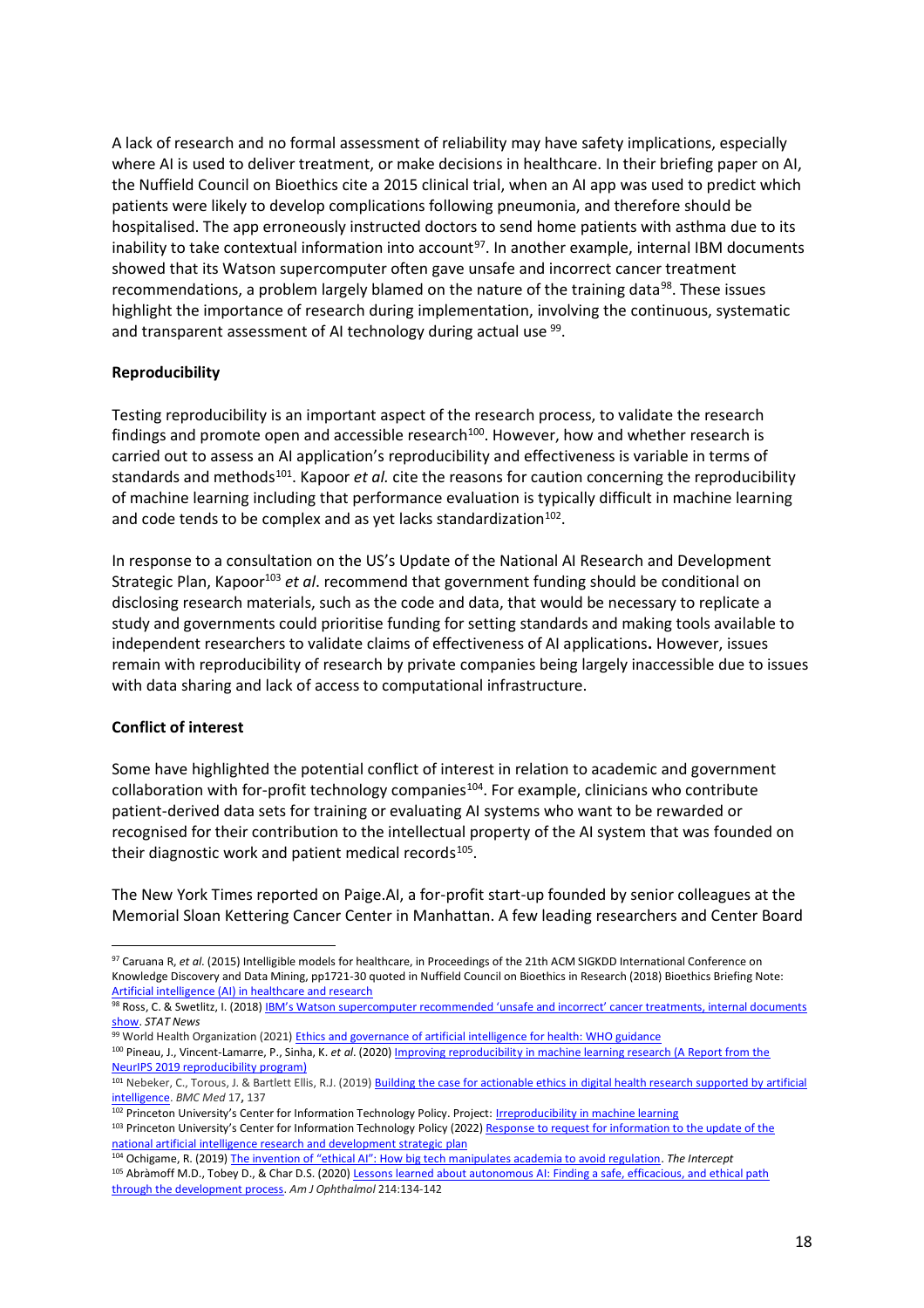members have a financial stake in the company, which was given exclusive use of the cancer centres vast archive of tissue slides, without the proposal going out for competitive bidding. While start-ups in the biomedical field are not unusual, as the Times points out, what was being commercialised in this case was not a product *per se* but access to raw materials gathered over decades<sup>106</sup>.

A question has been raised about whether patients should be told about potential conflicts of interest that are inherent to the AI technology. For example, if the AI technology providing the treatment recommendation was funded and created by the same company whose drugs were prescribed, or if their doctor was involved in the research and development<sup>107</sup>.

# **4. Transparency and engagement**

# **Engagement**

Many guidelines call for inclusive and participatory discourse and engagement during the development of AI applications for health as a way to mitigate bias, ensure the benefits of AI are shared widely, to increase citizens' and health care professionals' understanding and trust in the technology and to understand ethical concerns of those involved in the AI lifecycle<sup>108</sup>. But there are currently no widely used and accepted mechanisms or schemes for achieving the input of health professionals, patients or the community in AI development and deployment.

However, Ada Lovelace Institute has proposed a 'framework for participatory data stewardship' in the field of AI which promotes practices that empower people to help inform, shape and in some cases govern their own data. As they explain, the participatory approaches are not proposed "as an alternative to legal and rights-based approaches, but rather as a set of complementary mechanisms to ensure public confidence and trust in appropriate uses of data, and – in some cases – to help shape the future of rights-based approaches, governance and regulation"<sup>109</sup>. Any approach to engagement must be coupled with activities that increase knowledge, understanding, awareness and agency of those being engaged.

# **Assessments and codes of practice to promote transparency and accountability**

The complexity of AI systems calls for transparency and an assessment of impact and risk to help foster trust. A range of AI assessments and codes have been published<sup>110</sup> and proposed in the literature, many of which embed engagement into the process e.g.:

- **Equity assessments**<sup>111</sup>
- **Human rights impact assessments** (HRIA) to identify and mitigate the risks to the rights of people affected by data processing and use of AI in health care <sup>112</sup>. Such an assessment could

<sup>106</sup> New York Times (2018) [Sloane Kettering's cozy deal with start up ignites a new uproar](https://www.nytimes.com/2018/09/20/health/memorial-sloan-kettering-cancer-paige-ai.html)

<sup>107</sup> Brummel, E.S. (2017[\) Confronting natural conflicts of interest and artificial intelligence](https://academic.oup.com/jlb/article/4/2/435/4265565) *Journal of Law and the Biosciences* 4(2) <sup>108</sup> Murphy, K., Di Ruggiero, E., Upshur, R. *et al.* (2021[\) Artificial intelligence for good health: a scoping review of the ethics literature.](https://bmcmedethics.biomedcentral.com/articles/10.1186/s12910-021-00577-8) *BMC Med Ethics* 22(14)

<sup>109</sup> Ada Lovelace Institute (2021) Report[: Participatory data stewardship: A framework for involving people in the use of data](https://www.adalovelaceinstitute.org/report/participatory-data-stewardship/) <sup>110</sup> For a range of AI assessments, diagnostics and audit tools, see [this spreadsheet](https://docs.google.com/spreadsheets/d/1mtqsCBQ_Z0m91Jq_wcQlWWlzHuT24DfLH_kKAm9aOjQ) (author unknown)

<sup>111</sup> Ferryman, K. (2020) Addressing health disparities in the Food and Drug Administration's artificial intelligence and machine learning [regulatory framework.](https://academic.oup.com/jamia/article/27/12/2016/5909194) *Journal of the American Medical Informatics Association* 27(12)

<sup>112</sup> For more on HRIAs see: United Nations Special Rapporteur on the promotion and protection of the rights to freedom of opinion and expression A/73/348 (2018[\) Report on artificial intelligence technologies and implications for freedom of expression and the information](https://www.ohchr.org/en/calls-for-input/reports/2018/report-artificial-intelligence-technologies-and-implications-freedom)  [environment;](https://www.ohchr.org/en/calls-for-input/reports/2018/report-artificial-intelligence-technologies-and-implications-freedom) European Center for Not-for-Profit Law and Data & Society (2021[\) Mandating human rights impact assessments in the AI](https://ecnl.org/sites/default/files/2021-11/HRIA%20paper%20ECNL%20and%20Data%20Society.pdf)  [Act;](https://ecnl.org/sites/default/files/2021-11/HRIA%20paper%20ECNL%20and%20Data%20Society.pdf) Adams, R., Pienaar, G., Olorunju N. *et al*. (2021[\) Human rights and the fourth industrial revolution in South Africa;](https://www.hsrcpress.ac.za/books/human-rights-and-the-fourth-industrial-revolution-in-south-africa) Mantelero, A. & Esposito M.S. (2021[\) An evidence-based methodology for human rights impact assessment \(HRIA\) in the development of AI data-intensive](https://www.sciencedirect.com/science/article/pii/S0267364921000340)  [systems.](https://www.sciencedirect.com/science/article/pii/S0267364921000340) *Computer Law & Security Review* 41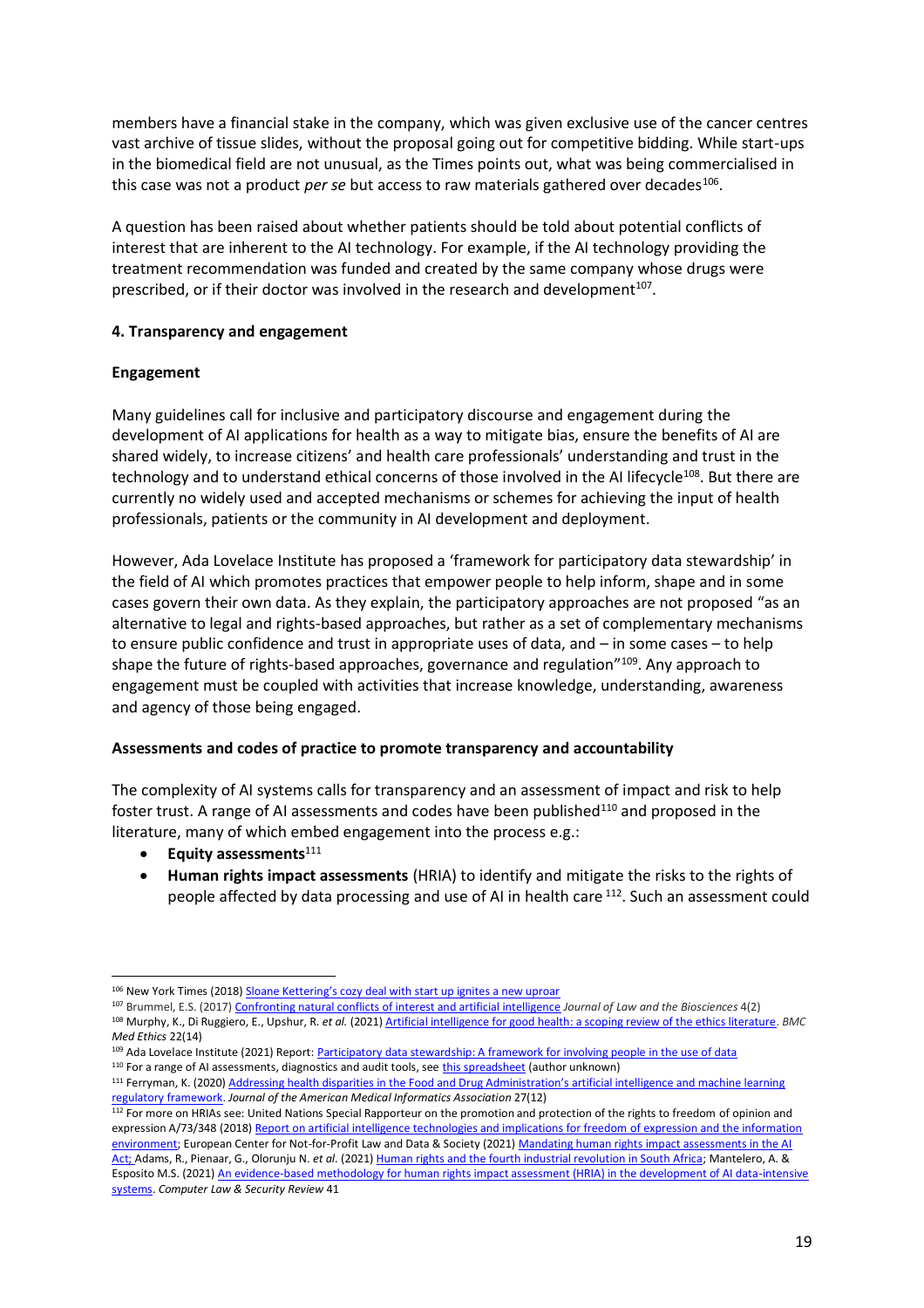include the risks to the growing workforce employed to label data and train algorithms, who are often based in low resource settings<sup>113</sup>.

- **Human rights, ethical and social impact assessments** as an integrated approach to risk assessment that focuses on human rights and encompasses contextual social and ethical values<sup>114</sup>.
- **Environmental impact assessments**. Initiatives are underway to investigate the environmental costs of AI and to find ways of making it more sustainable $115, 116$ . This recognises in particular the ethical issue of AI's contribution to climate change $^{117}$ .
- **NHSX Code of Conduct for Data-Driven Health and Care Technologies** which advocates for the involvement of users of the proposed technology in the development phase $^{118}$ .

The differently scoped assessment frameworks bring different sets of organisations into formalised relationships with each other, have economic and political consequences and set the conditions for different types of accountability<sup>119</sup>.

González-Esteban *et al.* address the issue of accountability more broadly. They propose that in addition to documented procedures for risk assessment and mitigation, a system is needed to ensure the different stakeholders can report concerns and that all AI systems and their development process should be auditable by independent third parties who can look at what was done, and why<sup>120</sup>.

# **Algorithm impact assessments**

Algorithm impact assessments (AIA) are an emerging form of AI assessments and have been proposed – or introduced – by governments as part of the governance approach for AI systems, including in the US<sup>121</sup>, the EU<sup>122</sup> and Canada<sup>123</sup>. An AIA framework for public agencies has been published<sup>124</sup> and various types of AIAs are also being tested in the private sector<sup>125</sup>.

In their policy brief on the draft EU AI Act, the UK's Ada Lovelace Institute points to the need for a sectoral approach to AIA given AI's broad field of application. Of note, the Institute has set out a detailed proposal for an AIA for data access in a healthcare context $126$  as part of its broader work looking at the current state of research and practice around algorithmic audits and impact assessments<sup>127</sup>. The assessment is being tested in the context of the UK's NHS AI Lab's National Medical Imaging Platform, a proposed large-scale dataset of high-quality chest X-rays, MRIs, skin, ophthalmology and other images, made available to researchers and private companies to test, train

<sup>113</sup> Financial Times (2019) Al's new workforce: the data[-labelling industry spreads globally](https://www.ft.com/content/56dde36c-aa40-11e9-984c-fac8325aaa04)

<sup>114</sup> University of Oslo's Faculty of Law seminar (2022): Mantelero, A. Towards a new legal framework for AI: Human rights, ethical and [social impact assessment in AI](https://www.jus.uio.no/ifp/english/research/projects/nrccl/viros/events/seminars/webinar-book.html)

<sup>115</sup> [The Sustainable AI Lab website](https://sustainable-ai.eu/)

<sup>116</sup> Mulligan, C., Elaluf-Calderwood, S. (2021[\) AI ethics: A framework for measuring embodied carbon in AI systems.](https://link.springer.com/article/10.1007/s43681-021-00071-2) *AI Ethics*

<sup>117</sup> Nordgren, A. (2022[\) Artificial intelligence and climate change: ethical issues.](https://www.emerald.com/insight/content/doi/10.1108/JICES-11-2021-0106/full/html) *J. Inf. Commun. Ethics Soc.*

<sup>118</sup> UK Government Department of Health & Social Care (2021) [A guide to good practice for digital and data-driven health technologies](https://www.gov.uk/government/publications/code-of-conduct-for-data-driven-health-and-care-technology/initial-code-of-conduct-for-data-driven-health-and-care-technology)

<sup>119</sup> Watkins, E.A., Moss, E., Metcalf, J. *et al*. (2021[\) Governing algorithmic systems with impact assessments: Six observations.](https://dl.acm.org/doi/pdf/10.1145/3461702.3462580) In Proceedings of the 2021 AAAI/ACM Conference on AI, Ethics, and Society (AIES'21) May 19–21, 2021, Virtual Event, USA. ACM, New York, NY, USA

<sup>120</sup> González-Esteban, E. & Calvo, P. (2022) Ethically governing artificial intelligence in the field of scientific research and innovation. *Heliyon* 8(2)

<sup>121</sup> [US Algorithmic Accountability Act of 2019](https://www.congress.gov/bill/116th-congress/house-bill/2231/all-info)

<sup>122</sup> European Commission (2021) [Proposal for a Regulation laying down harmonised rules on artificial intelligence](https://eur-lex.europa.eu/resource.html?uri=cellar:e0649735-a372-11eb-9585-01aa75ed71a1.0001.02/DOC_1&format=PDF) COM (2021) 206

<sup>123</sup> Government of Canada (2020) Algorithmic impact [assessment](https://www.canada.ca/en/government/system/digital-government/digital-government-innovations/responsible-use-ai/algorithmic-impact-assessment.html) tool; Government of Canada (2020) Canadian Treasury Board Directive [on the use of machine learning for decision-making](https://www.tbs-sct.canada.ca/pol/doc-eng.aspx?id=32592)

<sup>124</sup> Reisman, D., Schultz, J., Crawford, K. & Whittaker, M. (2018) AI NOW Report[: Algorithmic impact assessments: A practical framework](https://ainowinstitute.org/aiareport2018.pdf)  [for public agency accountability](https://ainowinstitute.org/aiareport2018.pdf)

<sup>125</sup> Watkins, E.A., Moss, E., Metcalf, J., *et al*. (2021[\) Governing algorithmic systems with impact assessments: six observations](https://dl.acm.org/doi/10.1145/3461702.3462580). AIES'21: Proceedings of the 2021 AAAI/ACM Conference on AI, Ethics, and Society, pp1010-1022

<sup>126</sup> Ada Lovelace Institute (2022) Report[: Algorithmic impact assessment: A case study in healthcare](https://www.adalovelaceinstitute.org/report/algorithmic-impact-assessment-case-study-healthcare/)

<sup>&</sup>lt;sup>127</sup> Ada Lovelace Institute and DataKind UK (2020) Report: **Examining the black box: Tools for assessing algorithmic systems**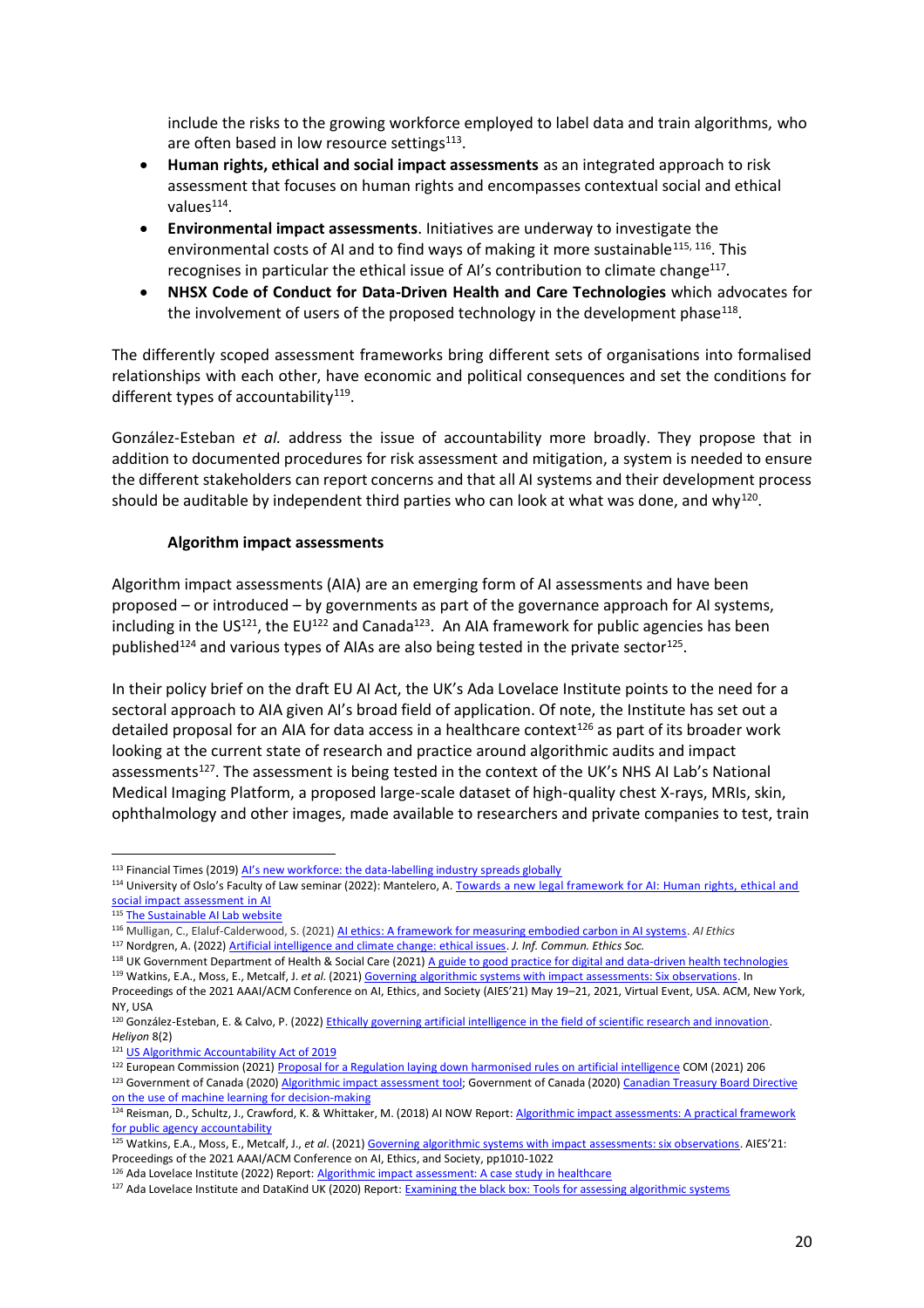and validate medical AI products<sup>128</sup>. The AIA involves privacy, ethics and human rights considerations and stakeholder engagement, which are set out in a user guide<sup>129</sup>.

The Ada Lovelace Institute's work with the NHS AI Lab is exploring whether risk and impact assessment can only best be delivered by external certification before deployment, or if selfcertification before deployment backed by external post-deployment audit, might be sufficient. They have also recommended the exploration of innovative engagement methods as part of AIAs such as standing representative panels<sup>130</sup> or 'citizens juries', as well as conventional representation through civil society<sup>131</sup>.

Impact assessments can be helpful but may run the risk of distilling ethics into a process in order to 'comply' rather than approaching ethics as a process of reflection and analysis. By completing the assessment, is the developer's or the researcher's ethical responsibility exhausted? Or is the tool one piece of the ethical deliberation and the accountability for the use of AI in health research?

The AI Now Institute has argued that AIAs are explicitly designed to engage a wide range of individuals, communities, researchers, and policymakers in accountability efforts by involving them through the various stages and due process elements of the AIA. This stands in contrast to standard data protection impact assessments, which may also deal with risks of automated systems used to evaluate people based on their personal data, but are not shared with the public, and have no builtin external researcher review or other individualised due process mechanisms<sup>132</sup>. In this sense, involving a wide range of stakeholders may give AIAs more substance and make them more than a 'tick box' exercise.

Metcalf *et al*. point out that the AIA developed to identify and evaluate impacts will shape what harms are detected. That is, the assessment and what it uncovers is influenced by what is asked and who is asking<sup>133</sup>. They call attention to the possible danger that AIAs may become an abstract exercise, which does not account for the harms AI systems can cause in practice. Metcalf *et al*. note that "regulatory agencies, private companies, affected communities, and independent researchers alone [do not possess] enough insight into the design, operation, and effects of AI systems to be able to evaluate the relationship between their impacts and their actual or potential harms". But they suggested that these entities, together, "form an epistemic community" that could help elucidate a more complete set of harms as measurable impacts and form the basis for meaningful accountability<sup>134</sup>.

The advent of AIAs has the potential to spawn a new industry of internal and 3<sup>rd</sup> party assessors, raising the issue of cost and who this will exclude from the assessments. The Ada Lovelace Institute policy brief on the EU AI Act highlights cost as a potential source of uncertainty for everyone involved in the AI lifecycle (investors, developers and those who deploy the AI system)<sup>135</sup>. This issue will be particularly acute for organisations – in HICs and LMICs - who don't have the financial resources to put AIAs into practice.

<sup>128</sup> Ada Lovelace Institute (2021) Project summary[: Algorithmic impact assessments in healthcare](https://www.adalovelaceinstitute.org/project/algorithmic-impact-assessment-healthcare/)

<sup>129</sup> Ada Lovelace Institute (2022) Resource[: Algorithmic impact assessment: User guide](https://www.adalovelaceinstitute.org/resource/aia-user-guide/)

<sup>130</sup> Standing bodies for engagement can lead to professionalised individuals who become unrepresentative of the general population as a result of the knowledge gained in these roles. This raises questions of representativeness – whom is being represented and what characteristics (socio-demographic, health problems, knowledge of AI etc) are needed to ensure such bodies remain representative? 131 Ada Lovelace Institute (2022) Report[: Expert opinion: Regulating AI in Europe](https://www.adalovelaceinstitute.org/report/regulating-ai-in-europe)

<sup>132</sup> Reisman, D., Schultz, J., Crawford, K. & Whittaker, M. (2018) AI NOW Report: Algorithmic impact assessments: A practical framework [for public agency accountability](https://ainowinstitute.org/aiareport2018.pdf)

<sup>133</sup> Metcalf, J., Moss, E., Watkins, E.A., *et al*. (2021[\) Algorithmic impact assessments and accountability: The co-construction of impacts.](https://dl.acm.org/doi/pdf/10.1145/3442188.3445935) In ACM Conference on Fairness, Accountability, and Transparency (FAccT '21), Mar 3–10, 2021, Virtual Event, Canada. ACM, New York, USA <sup>134</sup> *ibid*

<sup>135</sup> Ada Lovelace Institute (2022) Report[: Expert opinion: Regulating AI in Europe](https://www.adalovelaceinstitute.org/report/regulating-ai-in-europe)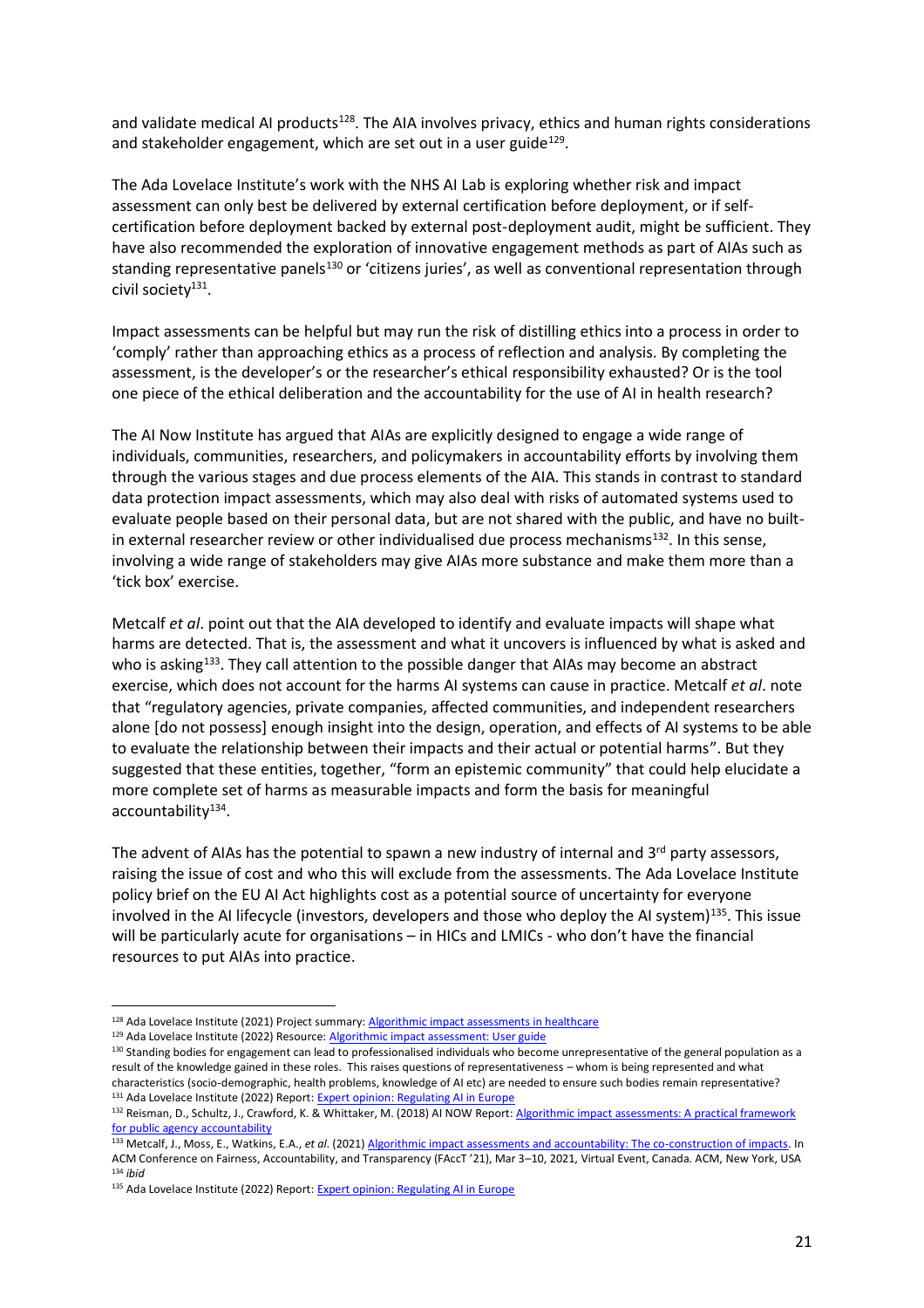#### **Clear and transparent reporting**

Transparency can be promoted by standardised reporting of health research involving AI systems. Campbell *et al*. explain that standardisation is important because it enhances the validity, comparability, and usefulness of research and mitigates the potential for clinical decisions causing patient harm or inequity, either because the results are not valid in general or are not generalisable to the particular patient<sup>136</sup>. Relevant guidelines include:

- **The Standard Protocol Items: Recommendations for Interventional Trials (SPIRIT)-AI**<sup>137</sup> is a reporting guideline for clinical trial protocols evaluating interventions with an AI component.
- **The Consolidated Standards of Reporting Trials (CONSORT)-AI**<sup>138</sup> is a reporting guideline for clinical trial reports. It recommends that investigators provide a clear description of the AI intervention, including instructions and skills required for use, handling of the input/output data of the AI algorithm, defining the inclusion and exclusion criteria for participants and what type of data was studied, the human-AI interaction, how the AI device was integrated into the trial setting, whether the interface and code can be accessed publicly and results of any error cases analyses.

Campbell *et al*. explain that the guidelines are meant to ensure that the entire end-to-end pathway for the technology is reliable and reproducible when applied to a similar population, rather than the algorithm being the only unit of evaluation during the trial<sup>139</sup>.

The importance of clear and transparent reporting has been highlighted by Faes *et al*.. Their systematic review of studies using AI for disease diagnosis using medical imaging identified 20,000 studies but found less than 1% had sufficiently high-quality design and reporting to be included in the meta-analysis. They reflect that whereas the medical community is accustomed to complying with international standards of reporting, this appears to be much less prominent in other fields such as statistics, mathematics, or computational science<sup>140</sup>. Guidelines may not be enough: changes in culture are also required for their adoption across the different disciplines involved in the AI health research landscape.

The Ada Lovelace Institute has drawn attention to the use of 'algorithm registers' in Amsterdam and Helsinki that provide a list of AI systems and algorithms put into use by these cities<sup>141</sup>. The registries use easy to understand language, provide some technical detail, and state which ethical principles were employed to mitigate biases and risk<sup>142</sup>. Although not currently used in health research<sup>143</sup>, it would be interesting to consider whether they can be re-purposed for this field.

# **5. Ethics and regulatory oversight**

Governance systems can comprise: strategies, guidelines, ethics principles; legislative frameworks; best practice policies and standard operating procedures (e.g. data management plans); ethics

<sup>136</sup> Campbell, J.P., Lee, A.Y., Abràmoff, M., *et al*. (2020[\) Reporting guidelines for artificial intelligence in medical](https://www.ncbi.nlm.nih.gov/pmc/articles/PMC7875521/)  [research.](https://www.ncbi.nlm.nih.gov/pmc/articles/PMC7875521/) *Ophthalmology* 127(12)

<sup>137</sup> Rivera, S.C., Liu, X., Chan A., *et al*. (2020) [Guidelines for clinical trial protocols for interventions involving artificial intelligence: the](https://www.bmj.com/content/370/bmj.m3210)  [SPIRIT-AI Extension.](https://www.bmj.com/content/370/bmj.m3210) *BMJ* 370

<sup>138</sup> Rivera, S.C., Liu, X., Moher, D., *et al*. (2020) [Reporting guidelines for clinical trial reports for interventions involving artificial intelligence:](https://www.nature.com/articles/s41591-020-1034-x)  [the CONSORT-AI extension.](https://www.nature.com/articles/s41591-020-1034-x) *Nat Med* 26: 1364–1374

<sup>139</sup> Campbell, J.P., Lee, A.Y., Abràmoff, M., *et al*. (2020[\) Reporting guidelines for artificial intelligence in medical](https://www.ncbi.nlm.nih.gov/pmc/articles/PMC7875521/)  [research.](https://www.ncbi.nlm.nih.gov/pmc/articles/PMC7875521/) *Ophthalmology* 127(12)

<sup>140</sup> Faes, L., Liu, X., Wagner, S.K., *et al*. (2020[\) A clinician's guide to artificial intelligence: How to critically appraise machine learning](https://tvst.arvojournals.org/article.aspx?articleid=2761237)  [studies.](https://tvst.arvojournals.org/article.aspx?articleid=2761237) *Trans. Vis. Sci. Tech.* 9(2):7

<sup>&</sup>lt;sup>141</sup> Ada Lovelace Institute (2021) Report[: Participatory data stewardship: A framework for involving people in the use of data](https://www.adalovelaceinstitute.org/report/participatory-data-stewardship/)

<sup>&</sup>lt;sup>142</sup> Modieska, N. (2020) [AI registers: Finally, a tool to increase transparency in AL/ML](https://towardsdatascience.com/ai-registers-finally-a-tool-to-increase-transparency-in-ai-ml-f5694b1e317d) Medium/Towards Data Science website

<sup>143</sup> Though Helsinki has published a register in the field of health care: City of Helsinki AI register: [Health centre chatbot](https://ai.hel.fi/en/health-center-chatbot/)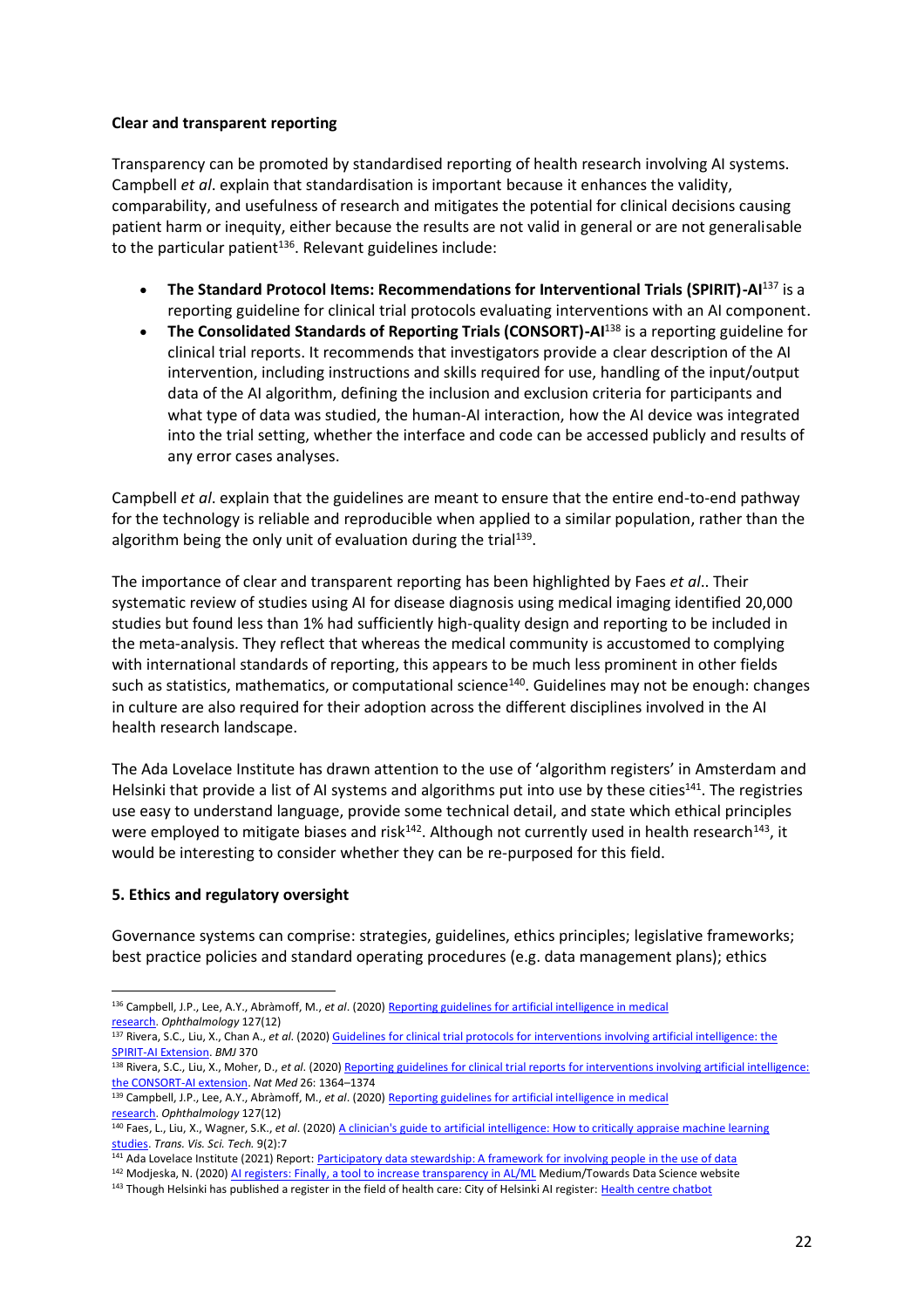committee review and accountability mechanisms to improve transparency of AI systems and their impact<sup>144</sup>. Actors involved in the development, testing, deployment and use of AI technologies - and in their governance - include AI system and technology developers, researchers, research participants, healthcare professionals, governments, policy makers, private companies, funders and journal editors<sup>145</sup>. The challenges for governance in this space are that AI systems operate at a level of complexity beyond the comprehension of many of those involve in their governance<sup>146</sup> and the governance requirements vary between the developers, evaluators and users of AI and whether they work in the public or private sector.

#### **Ethics oversight**

The classic research ethics review frameworks and processes, and the way they are operationalised and institutionalised, are not fit for purpose and are ill-prepared for health research that uses an AI system. Traditionally, computer science may not be subject to the same regulatory requirements as human subject research, or it may have been considered low risk and tended to fall outside of the ambit of RECs. The scale and potential impact of AI systems, and the large volumes of data they require, call for a reconciliation of the values and methods used in these different research cultures<sup>147</sup>.

Nebeker *et al.* propose that as with regulated human subject research, a research plan should be developed for digital health research and reviewed by an external and objective REC that will assess the degree of burden on potential participants, potential risks and benefits, and that individuals have the ability to make an informed choice about their participation. However, they go on to articulate the problem:

"…our regulatory bodies (e.g., IRB) may not have the experience or knowledge needed to conduct a risk assessment to evaluate the probability or magnitude of potential harms. Technologists and data scientists who are making the tools and training the algorithms may not have received ethics education as part of their formal training, which may lead to a lack of awareness regarding privacy concerns, risks assessment, usability, and societal impact. They may also not be familiar with regulatory requirements to protect research participants. Similarly, the training data used to inform the algorithm development are often not considered to qualify as human subjects research, which – even in a regulated environment – makes a prospective review for safety potentially unavailable<sup>148</sup>."

In this respect there are challenges in relation to:

• **Performing an adequate ethics review** due to the complexity of AI systems and/or lack of necessary skill on RECs to perform the risk/benefit assessment, evaluate the consent model and assess complex algorithms, especially in countries where ethical guidelines and regulatory structures for research are mostly limited to clinical and biomedical research. There is also the question of the "minimum" information about the algorithm that should be presented to the REC for adequate understanding and evaluation.

<sup>144</sup> González-Esteban, E. & Calvo, P. (2022) Ethically governing artificial intelligence in the field of scientific research and innovation. *Heliyon* 8(2)

<sup>145</sup> Nebeker, C., Torous, J. & Bartlett Ellis, R.J. (2019) Building the case for actionable ethics in digital health research supported by artificial [intelligence.](https://bmcmedicine.biomedcentral.com/articles/10.1186/s12916-019-1377-7) *BMC Med* 17, 137

<sup>146</sup> Murphy, K., Di Ruggiero, E., Upshur, R. *et al.* (2021[\) Artificial intelligence for good health: a scoping review of the ethics literature.](https://bmcmedethics.biomedcentral.com/articles/10.1186/s12910-021-00577-8) *BMC Med Ethics* 22(14)

<sup>147</sup> McCradden, M.D., Anderson J.A., Stephenson E.A. *et al*. (2022[\) A research ethics framework for the clinical translation of healthcare](https://www.tandfonline.com/doi/pdf/10.1080/15265161.2021.2013977)  [machine learning.](https://www.tandfonline.com/doi/pdf/10.1080/15265161.2021.2013977) *The American Journal of Bioethics* 22(5):8-22

<sup>148</sup> Nebeker, C., Torous, J. & Bartlett Ellis, R.J. (2019) Building the case for actionable ethics in digital health research supported by artificial [intelligence.](https://bmcmedicine.biomedcentral.com/articles/10.1186/s12916-019-1377-7) *BMC Med* 17, 137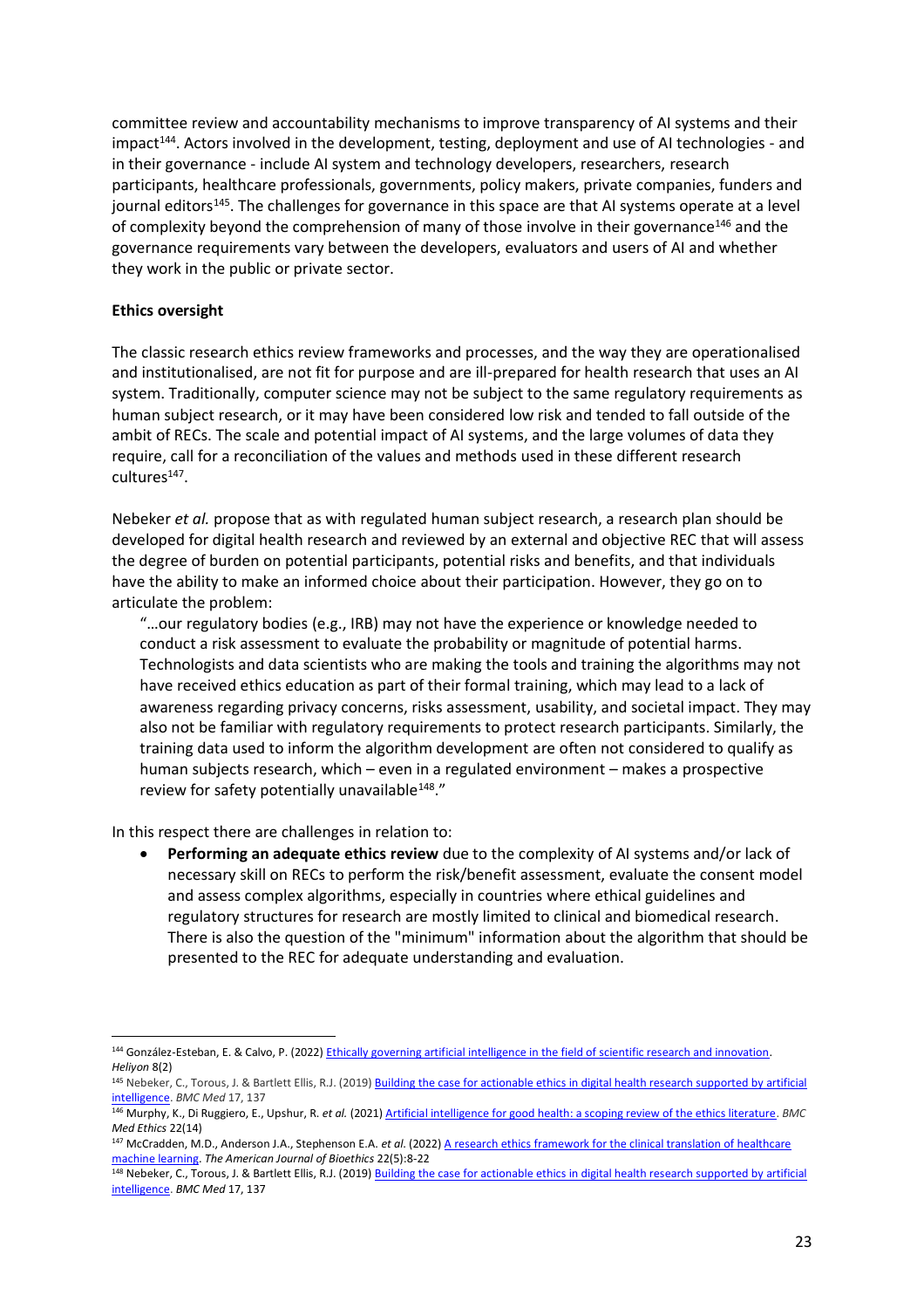• **The ethics oversight process, including the role of RECs**. Questions include whether ethics review should be static or ongoing to address the different parts of the AI lifecycle? Should algorithmic impact assessments form part of the ethics review? How can the necessary skills be incorporated onto a REC and/ or is there a need for dedicated (national?) RECs for health research that uses AI?

McCradden *et al.* have articulated the role of RECs in their Research Ethics Framework for the clinical translation of healthcare machine learning <sup>149</sup>:

- "RECs should require reporting metrics (or justification of why they are not included) in their review process to assess potential risks and limitations. This addition would promote scientific consistency and inform the appropriateness of a model's potential clinical integration.
- RECs play a role in evaluating the proposed consent model and whether a waiver of consent is appropriate, but mindful that 'low-risk' interventions can entail higher mortality in the intervention group.
- RECs should suggest to researchers when they need additional perspectives (e.g., social scientists, representatives from marginalized groups, under-served patient navigators and representatives) to better inform the project design and mitigate potential unforeseen risks.
- RECs should aim for representation within their own board or among protocol reviewers to seek the advice of those with specific knowledge about equity (e.g., health equity researchers, ethicists, social scientists, etc)."

Other initiatives working in this area or who have published guidance of relevance to the ethics review process include:

- The African Observatory on Responsible Al<sup>150</sup> is working with the AI4D innovation labs<sup>151</sup> in Africa to develop a road map for establishing an independent REC for AI research in Africa.
- ReCODE has developed tools to help researchers and RECs evaluate AI technology used in health research<sup>152</sup>.
- A paper by Ferretti *et al*. which is not specific to AI but addresses ethics review of big data research, which is applicable to Al<sup>153</sup>.

# **Strategies, guidelines and principles**

Reflecting the growing importance and uptake of AI around the world, there has been a proliferation of strategies, ethics guidelines and principles published by private companies, government agencies, academic institutes, the public sector and others<sup>154, 155</sup>. A scoping review published in 2021 found that 38 national and international governing bodies have established or are developing AI strategies<sup>156</sup>. While no two are the same, many of the strategies highlight the importance of AI for

<sup>149</sup> McCradden, M.D., Anderson J.A., Stephenson E.A. *et al*. (2022[\) A research ethics framework for the clinical translation of healthcare](https://www.tandfonline.com/doi/pdf/10.1080/15265161.2021.2013977)  [machine learning.](https://www.tandfonline.com/doi/pdf/10.1080/15265161.2021.2013977) *The American Journal of Bioethics* 22(5):8-22

<sup>150</sup> African Observatory on [Responsible Artificial Intelligence](https://www.africanobservatory.ai/) website

<sup>151</sup> [Artificial Intelligence for Development Africa](https://africa.ai4d.ai/) website

<sup>152</sup> ReCODE Health. Research tool[: The Digital Health Framework](https://recode.health/tools/)

<sup>153</sup> Ferretti, A., Ienca, M., Sheehan, M. *et al.* (2021[\) Ethics review of big data research: What should stay and what should be](https://bmcmedethics.biomedcentral.com/articles/10.1186/s12910-021-00616-4)  [reformed?](https://bmcmedethics.biomedcentral.com/articles/10.1186/s12910-021-00616-4) *BMC Med Ethics* 22, 51

<sup>154</sup> Jobin, A., Ienca, M. & Vayena, E. (2019[\) Artificial Intelligence: the global landscape of ethics guidelines.](https://www.nature.com/articles/s42256-019-0088-2) *Nature Machine Intelligence* 1:389-399

<sup>155</sup> Sienna Project website (2018[\) Research ethics codes and guidelines for AI & robotics;](https://www.sienna-project.eu/robotics/codes-and-guidelines/) Tambornino, L., Lanzerath, D., Rodrigues, R., Wright, D. *et al*. (2019) [Sienna D4.3: Survey of REC approaches and codes for artificial intelligence & robotics](https://zenodo.org/record/4067990#.YlBHKpNBzeo)

<sup>156</sup> Murphy, K., Di Ruggiero, E., Upshur, R. *et al.* (2021[\) Artificial intelligence for good health: a scoping review of the ethics literature.](https://bmcmedethics.biomedcentral.com/articles/10.1186/s12910-021-00577-8) *BMC Med Ethics* 22(14)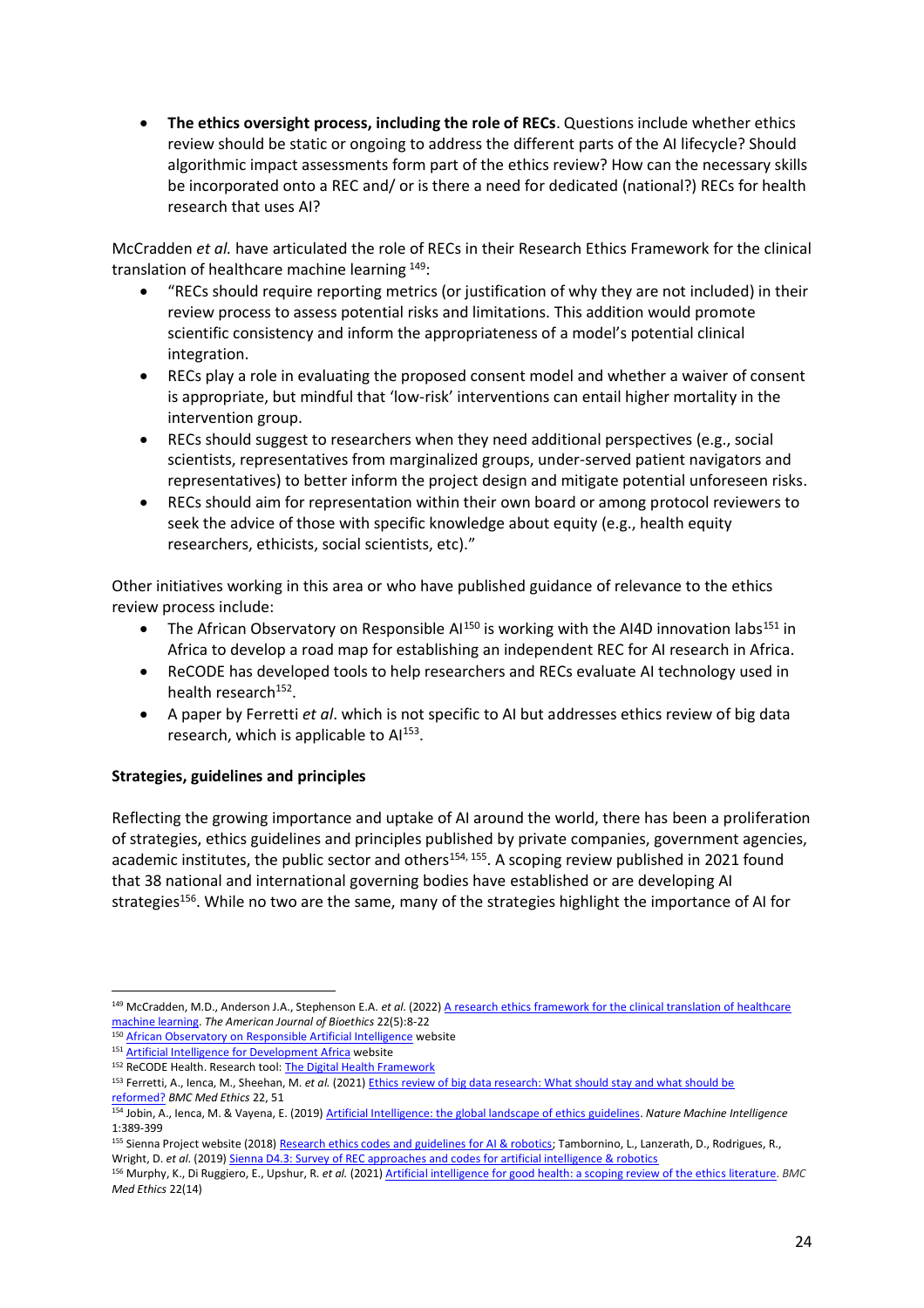health. An earlier review provided a comprehensive account of 26 country and regional strategies and their scope<sup>157</sup>.

A meta-analysis covering 84 documents relating to ethical guidelines and principles, revealed: "a global convergence emerging around five ethical principles (transparency, justice and fairness, non-maleficence, responsibility and privacy), with substantive divergence in relation to how these principles are interpreted; why they are deemed important; what issue, domain or actors they pertain to; and how they should be implemented"<sup>158</sup>.

Notably, the analysis found a significant representation of more economically developed countries, with the USA and the UK together accounting for more than a third of all published ethical AI principles, while African and South-American countries were not represented independently from international or supra-national organisations. This indicates the lack of global equity in international debate over ethical AI and the need to open the discussion about the ethical rules of AI up to different cultures and philosophical perspectives<sup>159</sup>.

Many of the published guidelines and ethics principles apply to the development and use of AI broadly, for example the UNESCO recommendations<sup>160</sup>. In contrast, WHO focussed specifically on AI for health in its guidance *Ethics & Governance of Artificial Intelligence for Health.* Six consensus principles are provided to ensure AI works to the public benefit of all countries. A set of recommendations are also provided to "ensure the governance of AI for health maximizes the promise of the technology and holds all stakeholders – in the public and private sector – accountable and responsive to the healthcare workers who will rely on these technologies and the communities and individuals whose health will be affected by its use<sup>"161</sup>. The guidance was developed with an international expert groups and other stakeholder input and health research is included in its scope. The comprehensive guidance is recommended reading for anyone interested in this year's GFBR theme.

#### **Self-regulation vs regulation**

The proliferation of soft law and the advent of the diffuse field of 'AI ethics' reflects a push for selfregulation, especially by private industry<sup>162</sup>. This supposes that principles and codes of practice are sufficient to ensure ethical AI, while legally mandated regulatory standards and enforcement are widely viewed by industry as stifling innovation<sup>163</sup>. The growing instrumentalisation of ethical language by technology companies has coined the phrase "ethics washing"<sup>164</sup> while recent examples show the flaws of self-regulation<sup>165</sup> and concerns about conflict of interest<sup>166</sup>.

<sup>158</sup> Jobin, A., Ienca, M. & Vayena, E. (2019[\) Artificial Intelligence: the global landscape of ethics guidelines.](https://www.nature.com/articles/s42256-019-0088-2) *Nature Machine Intelligence* 1:389-399

<sup>157</sup> The review included details of strategies for: Australia, Canada, China, Denmark, EU Commission, Finland, France, Germany, India, Italy, Japan, Kenya, Malaysia, Mexico, New Zealand, Nordic-Baltic Region, Poland, Russia, Singapore, South Korea, Sweden, Taiwan, Tunisia, UAE, United Kingdom, United States. See Dutton, T. (2018[\) An overview of national AI strategies.](https://medium.com/politics-ai/an-overview-of-national-ai-strategies-2a70ec6edfd) *Medium*

<sup>159</sup> Goffi, E.R. (2021) [The importance of cultural diversity in AI ethics.](https://www.institutsapiens.fr/the-importance-of-cultural-diversity-in-ai-ethics/) Institut Sapiens website

<sup>160</sup> UNESCO website[. Recommendations on the ethics of artificial intelligence](https://en.unesco.org/artificial-intelligence/ethics)

<sup>161</sup> World Health Organization (2021) [Ethics and governance of artificial intelligence for health: WHO guidance](https://www.who.int/publications/i/item/9789240029200)

<sup>162</sup> Ochigame, R. (2019) [The invention of "ethical AI": How big tech manipulates academia to avoid regulation](https://theintercept.com/2019/12/20/mit-ethical-ai-artificial-intelligence/). *The Intercept*

<sup>163</sup> Brummel, E.S. (2017[\) Confronting natural conflicts of interest and artificial intelligence.](https://academic.oup.com/jlb/article/4/2/435/4265565) *Journal of Law and the Biosciences* 4(2)

<sup>164</sup> Google's ethics committee – the Advanced Technology External Advisory Council – was dissolved soon after it was set up "after leaked details of its members demonstrated that they included people who were avowedly homophobic, xenophobic and misogynistic" González-Esteban, E. & Calvo, P. (2022[\) Ethically governing artificial intelligence in the field of scientific research and innovation.](https://www.sciencedirect.com/science/article/pii/S2405844022002341) *Heliyon* 8(2). See also Bietti, E. (2020[\) From ethics washing to ethics bashing: A view on tech ethics from within moral philosophy](https://ssrn.com/abstract=3513182) (2019). Draft - Final Paper Published in the Proceedings to ACM FAT

<sup>165</sup> Powles, J. & Hodson, H. (2017[\) Google DeepMind and healthcare in an age of algorithms.](https://link.springer.com/article/10.1007/s12553-017-0179-1) *Health Technol* 7:351–367

<sup>166</sup> Brummel, E.S. (2017[\) Confronting natural conflicts of interest and artificial intelligence.](https://academic.oup.com/jlb/article/4/2/435/4265565) *Journal of Law and the Biosciences* 4(2)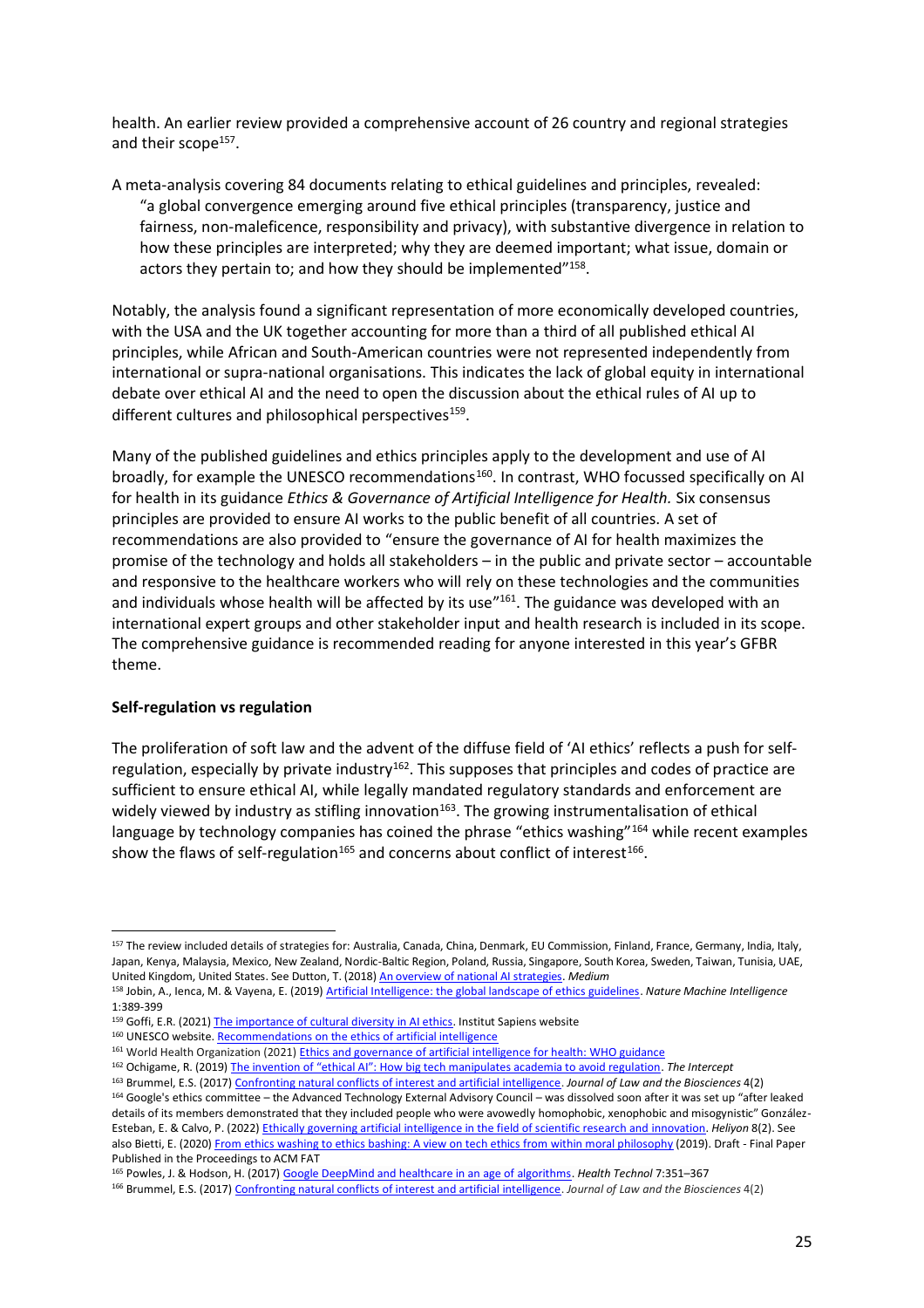Some technology companies<sup>167</sup> have acknowledged that self-regulation isn't enough and argued that government agencies need greater power. Stahl *et al*. point out that ethics and legislative interventions are complementary and mutually supportive and "the question is thus not so much *whether* legal measures should be used to address ethical and human rights issues in AI, but what shape they should take to achieve this aim"<sup>168</sup>.

The AI Now Institute propose an expansion in the power of sector-specific agencies to oversee, audit, and monitor AI technologies by domain, recognising that a national AI safety body or general AI standards and certification model will struggle to meet the sectoral expertise requirements needed for nuanced regulation<sup>169</sup>. As an example, the USA US Food and Drug Administration (FDA) has published an action plan that would involve it taking on additional regulatory responsibilities of AI-enabled devices in healthcare. In its proposed regulatory plan, the FDA engaged ethical principles, for example, by highlighting the importance of transparency and engagement $^{170}$ . The role of regulatory agencies like the FDA raises an interesting question about the extent to which requirements for market authorisation of a new AI-based health application align (or not) with research ethics regulatory requirements. The use of 'sandboxes' has also been proposed, as a form of regulatory experimentation to assess AI medical devices before their widespread adoption and implementation<sup>171</sup>.

Despite the challenges of broad regulation, some initiatives are taking place that are moving from a soft law to hard law approach. For example, the new EU Artificial Intelligence Act<sup>172</sup> will be applied in the future by all member states of the European Union with the aim of ensuring the safe and socially acceptable development and application of "trustworthy" Al<sup>173</sup>.

González-Esteban *et al*. explain the limitations of such a regulatory approach:

"the rapid development of AI … require constant hurried revision of the legal-political framework to ensure it does not become obsolete and futile. The problem is that, no matter how hard we try to narrow the gap between detecting changes and their impacts and revising the legislative framework, there is always a time lag, with consequences that are difficult to control. Meanwhile, the fact that legislative frameworks are limited to particular countries limits their results and effectiveness in the hyperglobalised processes of digital transformation. As long as there is no international legislation, the possibilities of regulating the design and use of AI are greatly restricted." 174

The UK's Ada Lovelace Institute<sup>175</sup> and others<sup>176, 177</sup> have provided a critique of the AI Act to promote debates amongst EU and global policymakers on the shortcomings of the Act as its potential as a global model. Issues include the failure to account for those who are affected by the deployment of

170 US Food & Drug Administration (2021[\) Artificial intelligence/machine learning-based software as a medical device](https://www.fda.gov/medical-devices/software-medical-device-samd/artificial-intelligence-and-machine-learning-software-medical-device) action plan

176 European Center for Not-for-Profit Law and Data & Society (2021[\) Mandating human rights impact assessments in the AI Act](https://ecnl.org/sites/default/files/2021-11/HRIA%20paper%20ECNL%20and%20Data%20Society.pdf) <sup>177</sup> González-Esteban, E. & Calvo, P. (2022[\) Ethically governing artificial intelligence in the field of scientific research and innovation.](https://www.sciencedirect.com/science/article/pii/S2405844022002341)  *Heliyon* 8(2)

<sup>167</sup> Temple, J. (2019) [Tech companies must anticipate the looming risks as AI gets creative.](https://www.technologyreview.com/2019/03/25/136482/tech-companies-must-anticipate-the-looming-risks-as-ai-gets-creative/) *MIT Technology Review*

<sup>168</sup> Stahl, B.C., Rodrigues, R., Santiago, N. & Macnish, K. (2022) A European Agency for Artificial Intelligence: Protecting fundamental rights [and ethical values.](https://www.sciencedirect.com/science/article/pii/S0267364922000097) *Computer Law & Security Review* 45

<sup>169</sup> Reisman, D., Schultz, J., Crawford, K. & Whittaker, M. (2018) AI NOW Report: Algorithmic impact assessments: A practical framework [for public agency accountability](https://ainowinstitute.org/aiareport2018.pdf)

<sup>171</sup> Leckenby, E., Dawoud, D., Bouvy, J. *et al.* (2021) The sandbox approach and its potential for use in health technology assessment: A [literature review.](https://link.springer.com/article/10.1007/s40258-021-00665-1) *Appl Health Econ Health Policy* 19, 857–869

<sup>172</sup> European Commission (2021) [Proposal for a Regulation laying down harmonised rules on artificial intelligence](https://eur-lex.europa.eu/resource.html?uri=cellar:e0649735-a372-11eb-9585-01aa75ed71a1.0001.02/DOC_1&format=PDF) COM (2021) 206 173 The draft AI Act "would apply to both public and private actors, providers and users of such systems, irrespective of whether they are established within the Union or in a third country" Lilkov, D. (2021) [Regulating artificial intelligence in the EU: A risky game.](https://journals.sagepub.com/doi/full/10.1177/17816858211059248) *European View* 20(2):166-174

<sup>174</sup> González-Esteban, E. & Calvo, P. (2022[\) Ethically governing artificial intelligence in the field of scientific research and innovation.](https://www.sciencedirect.com/science/article/pii/S2405844022002341)  *Heliyon* 8(2)

<sup>&</sup>lt;sup>175</sup> Ada Lovelace Institute (2022) Policy Briefing[: People, risk and the unique requirements of AI](https://www.adalovelaceinstitute.org/policy-briefing/eu-ai-act/)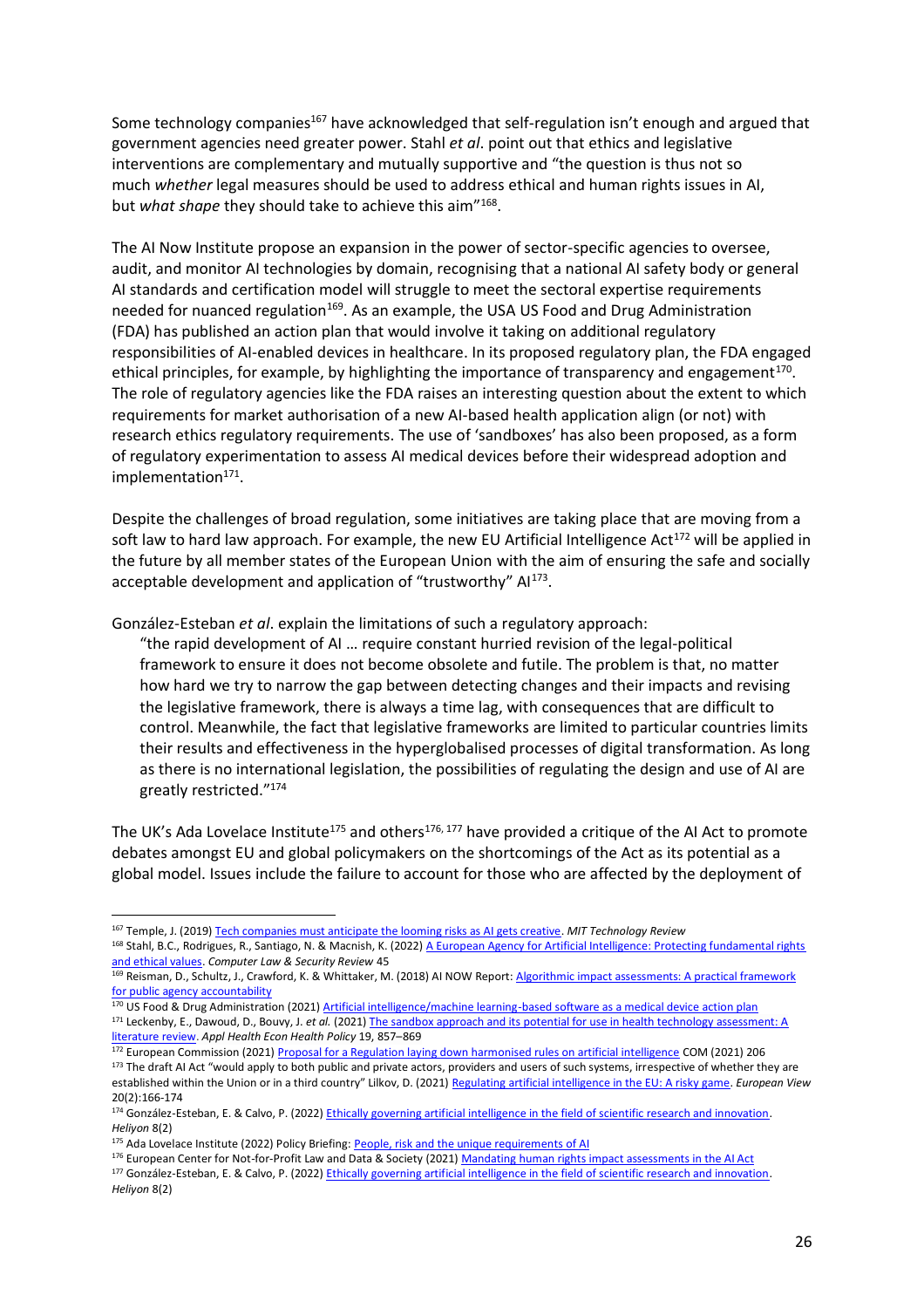an AI system – in relation to their right to information and to bring complaints; the need to establish clear, judicially reviewable criteria for placing AI systems into categories of risk; extending the meaning of risk to include systemic and environmental risks; and the recommendation for periodic post-deployment assessments in order to evaluate real-world impacts of high-risk Al<sup>178</sup>.

In addition to the AI Act other regulatory development in the EU are likely to influence the development of AI for health. For example, the proposed regulation for the European Health Data Space (EHDS) that was released on May 2022<sup>179</sup>. The intention of the EHDS is to increase health data sharing and access all in light of needs for data sets that will be used to train AI models. One potential challenge for the regulatory movement in Europe is to ensure coherence amongst the several instruments that impact AI development and use (e.g. Medical Devices Regulation, *In Vitro* Diagnostic Medical Devices Regulation, the General Data Protection Regulation, AI Act, EHDS regulation). The movement also presents a challenge globally, in that non-EU countries will have to abide by the EU rules if they want to collaborate with EU partners, even if the rules are not suitable for their context. This may be particularly problematic for LMICs and compound existing disparities of power.

# **6. Additional governance considerations**

# **Human rights approach**

Some have suggested a human rights approach (HRA) as providing normative and legal guidance for those developing AI regardless of country or jurisdiction as well as a shared normative language $^{180}$ , <sup>181</sup>. Wong explains that "the appeal to human rights in HRA serves two purposes, i.e. (i) it offers a normative standard to identify, anticipate, and evaluate the harmful (or beneficial) impacts of AI technologies and (ii) a set of legal and institutional measures to prevent, mitigate, and rectify the harm caused by them based on the existing legal and institutional frameworks". However, they go on to question the universality of the approach given the contested nature and interpretation of human rights, the power asymmetry in shaping the human rights agenda and the need for greater cultural diversity in the human rights debate $^{182}$ .

Yeung *et al.* have outlined a comprehensive rationale for a 'human rights-centred design, deliberation and oversight' governance framework. The framework is "(1) anchored in human rights norms and a human rights approach (2) utilises a coherent and integrated suite of technical, organisational and evaluation tools and techniques, that is (3) subject to legally mandated external oversight by an independent regulator with appropriate investigatory and enforcement powers, and (4) provides opportunities for meaningful stakeholder and public consultation and deliberation." Recognising that more theoretical and applied research is required to flesh out the details of their proposed approach, an agenda for further research is proposed $^{183}$ .

#### **Responsibility and liability**

The issue of responsibility and liability for errors in the application of AI technology are complex and will likely need to be decided based on the context<sup>184</sup>. Responsibility and liability in research and for

<sup>184</sup> Jha, S. (2020) [Can you sue an algorithm for malpractice? It depends.](https://www.statnews.com/2020/03/09/can-you-sue-artificial-intelligence-algorithm-for-malpractice/) *STAT News*

<sup>178</sup> Ada Lovelace Institute (2022) Policy Briefing[: People, risk and the unique requirements of AI](https://www.adalovelaceinstitute.org/policy-briefing/eu-ai-act/)

<sup>179</sup> European Commission (2022) Press release[: European Health Union: A European Health Data Space for people and science](https://ec.europa.eu/commission/presscorner/detail/en/IP_22_2711)

<sup>180</sup> Latonero, M. (2018) Data&Society report[: Governing artificial intelligence: Upholding human rights & dignity](https://datasociety.net/wp-content/uploads/2018/10/DataSociety_Governing_Artificial_Intelligence_Upholding_Human_Rights.pdf)

<sup>181</sup> Article 19 (2019) Report[: Governance with teeth: How human rights can strengthen FAT and ethics initiatives on artificial intelligence](https://www.article19.org/resources/governance-with-teeth-how-human-rights-can-strengthen-fat-and-ethics-initiatives-on-artificial-intelligence/) <sup>182</sup> Wong, P.-H. (2020) [Cultural differences as excuses? Human rights and cultural values in global ethics and governance of AI.](https://link.springer.com/content/pdf/10.1007/s13347-020-00413-8.pdf) *Philosophy & Technology* 33:705-715

<sup>183</sup> Yeung, K., Howes, A. & Pogrebna, G. (2019) AI governance by human rights-centred design, deliberation and oversight: An end to ethics [washing.](http://dx.doi.org/10.2139/ssrn.3435011) Forthcoming in M Dubber and F Pasquale (eds.) The Oxford Handbook of AI Ethics, Oxford University Press (2019)